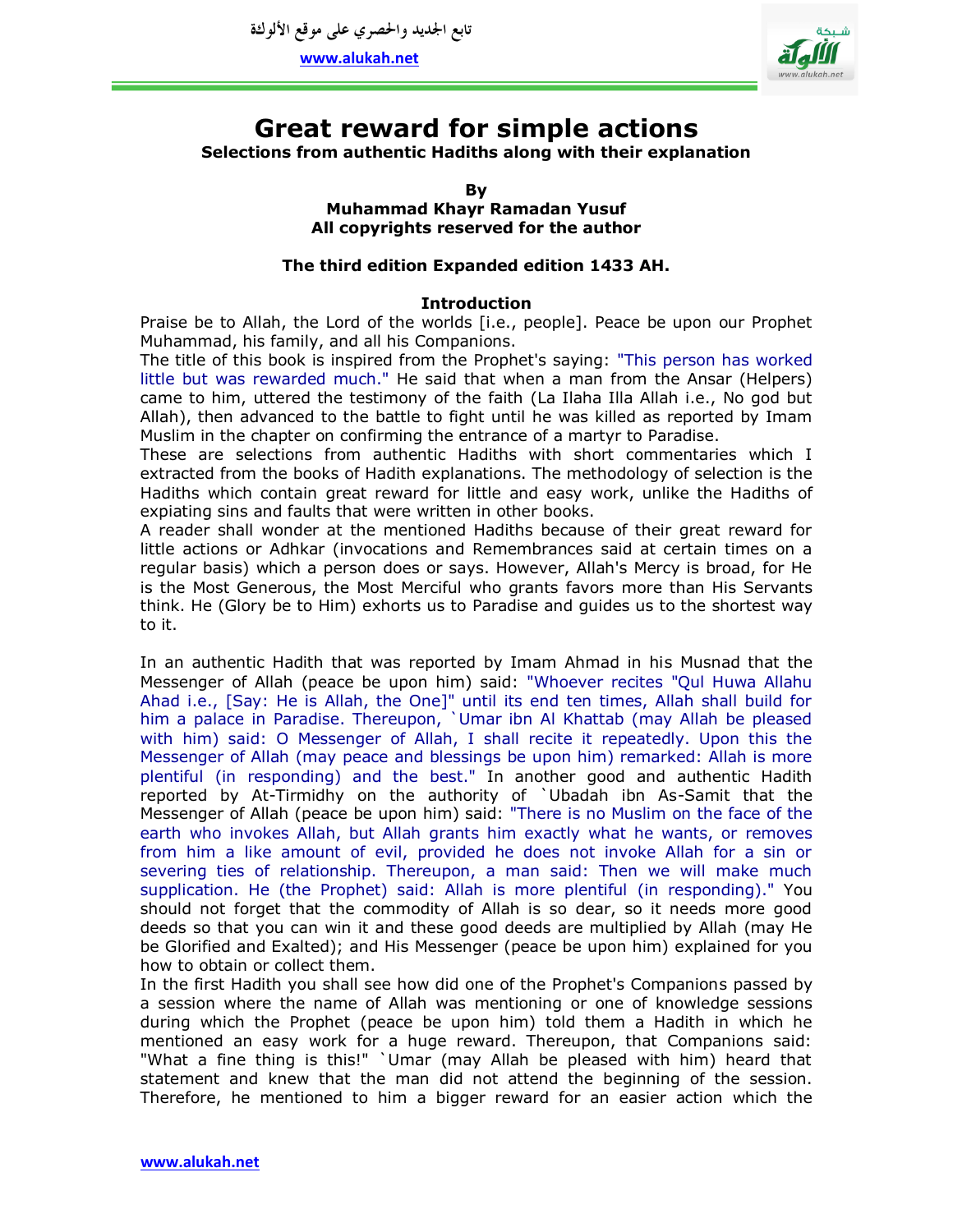**تابع اجلديد واحلصري على موقع األلوكة**

**www.alukah.net**

sincere intention or its equivalent righteous deeds.



Messenger of Allah (peace be upon him) mentioned before that point. Moreover, `Abdullah ibn `Umar (may Allah be pleased with them), who narrated many Hadiths from the Messenger of Allah (peace be upon him), was mentioned to him that Abu Hurayrah used to narrate a Hadith from the Prophet (peace be upon him) stating a great reward for a simple work. Ibn `Umar wondered and said: Abu Hurayrah might have mixed narrations. Then he sent to our mother `A'ishah (may Allah be pleased with her) to ask her about that, and she confirmed the words of Abu Hurayrah. Then, Ibn `Umar returned and regretted the great goodness he missed [by not believing the words of Abu Hurayrah]. It is the wide mercy of Allah to His Servants that He shows them the way to Paradise and the provision they need to win it, such as: Determination and patience, and shows that these actions are easy and few. Furthermore, the Messenger of Allah (peace be upon him) explained that a person may gain the ranks of the Mujahidin while he is sitting in his homeland either by

Dear Muslim brother, during these selected Hadiths you shall know that the shortest way to Paradise is martyrdom. So, congratulation to those who die as martyrs and congratulation to those who wish it sincerely and invoke Allah to be one of the martyrs; I invoke Allah (may He be Exalted) to be one of them. You shall also know that the heaviest thing in the scale of balance of a person on the Day of Recompense is good manner as was reported in the last Hadith of this book, stating the most frequent thing that admits people to Paradise along with piety. In this introduction, I may point out that dedicating words and actions to Allah alone and making them in harmony with the Shari ah rulings are the two conditions of accepting actions. So, you should have that balance wherever you are and whenever you are, direct to your Lord in submission and humbleness, and look at the source of your food, drink, clothes in order to know the result of your invocations [whether answered or not]. Ask Allah to preserve the favor of Dhikr, gratitude, worship, and to help you perform them well because performing them is also a favor from Allah. Many people know the reward of these actions but they are not guided to perform them despite their easiness. I invoke Allah to grant you and me martyrdom as it is the shortest way to Paradise. Praise be to Allah, the Lord of the worlds [i.e., people]. Muhammad Khayr Yusuf.

#### **Introduction to the third edition**

Praise be to Allah, the Lord of the worlds [i.e., people]. And peace be upon our honorable Messenger, his family, and all his Companions. I mentioned to some friends in more than one session that whoever reads this book shall benefit a lot and shall collect millions of good deeds in minutes, if he is guided to do so and deserves His Favor and Mercy. However, who does not deserve that shall be directed away from it because of his inattention, lack of desire, ignorance, or caring for the world, its people, and its adornment. Many people know the reward of actions and their good deeds, but they do not care for them and rather prefer joy, play, money, and provision to them, thus they are not guided to righteous deeds; we seek refuge in Allah against this case. This is the third edition of this book in which I mentioned a good selection of authentic Hadiths with their explanations. Moreover, I added 36 Hadiths talking about great rewards for easy work. He is Allah who guides whomever He wants to act according to these easy actions or according to part of them, for He is the All-Hearer, the All-Knowing.

> **Muhammad Kayr Yusuf** Sha`ban 1433 AH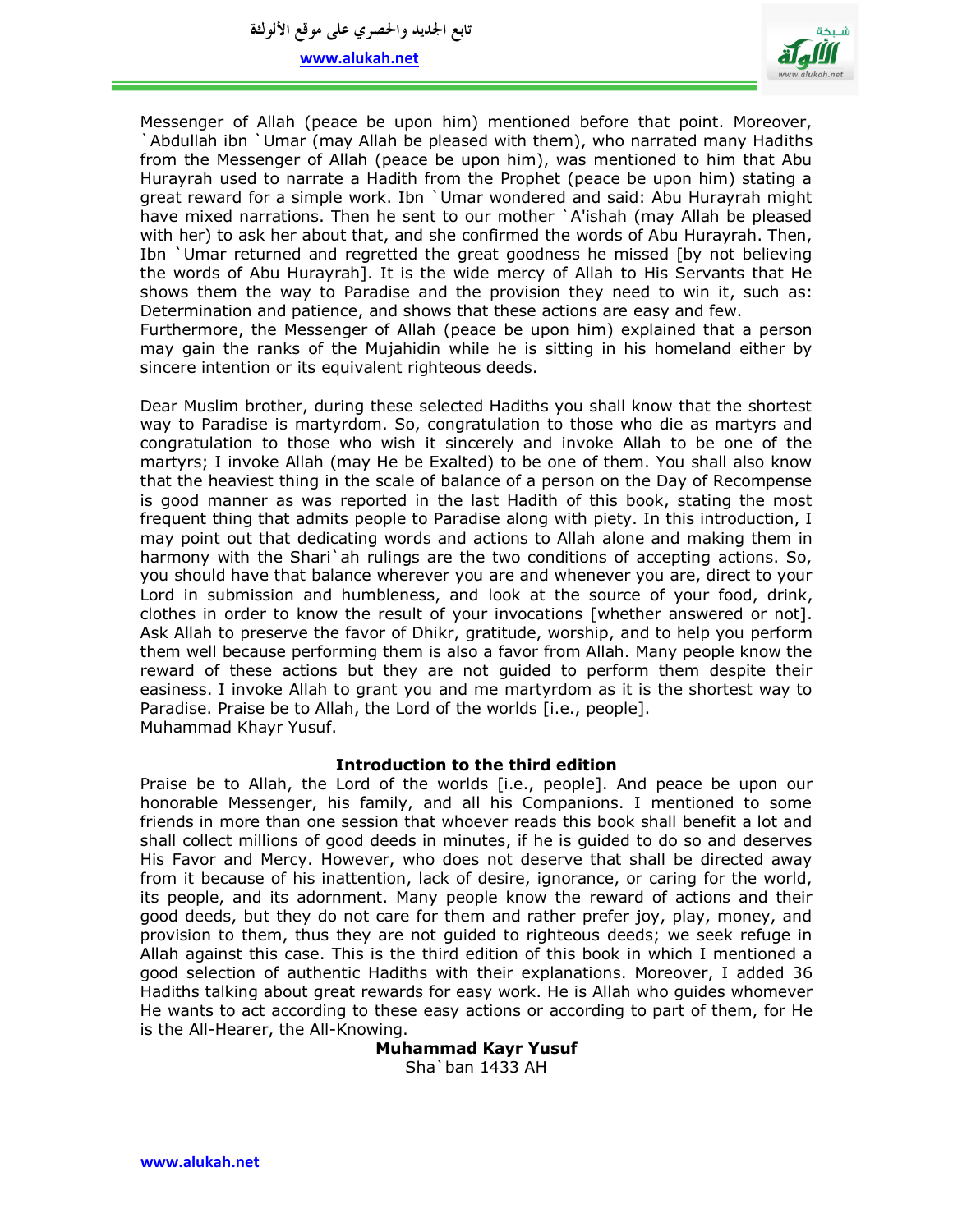**تابع اجلديد واحلصري على موقع األلوكة**

**www.alukah.net**



# **Acts of worship**

`Uqbah ibn `Amir (may Allah be pleased with him) narrated: "We were entrusted with the task of tending the camels (of Zakah). On my turn when I came back in the evening after grazing them in the pastures, I found Allah's Messenger (may peace and blessings be upon him) stand and address the people. I heard these words of his: If any Muslim performs ablution well, then stands and prays two Rak and setting about them with his heart as well as his face, Paradise would be guaranteed to him." [Reported by Muslim in the book of purification, chapter on the desirable Dhikr after ablution  $1\144$ ].

Imam An-Nawawy said about the meaning of the Prophet's saying: "And prays two Rak`ahs setting about them with his heart as well as his face," by these words he combined all kinds of submission and abidance because submission is for organs, whereas abidance is for the heart according to the view of scholars.

As for the Prophet's saying: "What a fine thing is **this**," it means this word, benefit, glad tiding, or act of worship. It is fine from two ways: It is easy for everybody without hardship and it has a great reward. And Allah know the best! [Sahih Muslim with the explanation of An-Nawawy 3/121].

An-Nawawy said: We should study this Hadith in the light of the Hadith of At-Tirmidhy: "Allahummaj-`alny minat-Tawwabina, waj-`alny minal-mutatahhirin (O Allah make me among those who repent and purify themselves)."

It is desirable to add also the Hadith that was reported by An-Nasa'y in his book "`Amal Al Yawm Wa Al Laylah": "Subhanakal-lahumma wabihamdika, Ashhadu Alla Ilaha Illa Ant Wahdak La Sharika Lak, Astaghfiruka Wa Atubu Ilayk." [Glory be to You, O Allah and by Your Praise. I bear witness that there is no god but You alone who has no associate with You in worship. I seek Your Forgiveness and I repent to You]." [Ibid].

`A'ishah (may Allah be pleased with her) narrated that the Prophet (peace be upon him) said: "The two Rak'ah before the dawn (Fajr) Salah are better than this world and all it contains." [Reported by Muslim in the book of the Salah of travelers and its shortening, chapter on the desirability of offering the two Rak`ah of the Fajr Salah, performing them light, keeping to them, and what should be recited during them 2/160, and At-Tirmidhy in the books of Salah, chapter on the virtues reported on the two Rak`ah of Fajr Salah, No. 416, 2/275 and said: A good and authentic Hadith].

And the meaning is the Sunnah of Fajr, so how about the obligatory Salah?! `A'ishah (may Allah be pleased with her) narrated that the Messenger of Allah (peace be upon him) said about the two Rak`ah of Fajr: "They are more beloved to me than the whole world." She (may Allah be pleased with her) mentioned that the Prophet (peace be upon him) were more keen to keep the supererogatory Salah especially the two Rak<sup>'</sup>ah before Fajr." [Reported by Muslim in the previous source]. It is a proof to great virtue of the two Rak`ahs before the Fajr Salah.

\* on the authority of Abu Hurayrah (may Allah be pleased with him) the Prophet (peace be upon him) said: "The prayer offered in congregation is twenty five times more superior (in reward) to the prayer offered alone in one's house or in a business centre, because if one performs ablution and does it perfectly, and then proceeds to the mosque with the sole intention of praying, then for each step which he takes towards the mosque, Allah upgrades him a degree in reward and (forgives) crosses out one sin till he enters the mosque. When he enters the mosque he is considered in prayer as long as he is waiting for the prayer and the angels keep on asking for Allah's forgiveness for him and they keep on saying: 'O Allah! Be Merciful to him, O Allah! Forgive him, as long as he keeps on sitting at his praying place and does not pass wind." [Reported by and Al Bukhari and Muslim, with the wordings of Al Bukhari: Al Bukhari in the book of Salah, chapter on offering Salah in the Market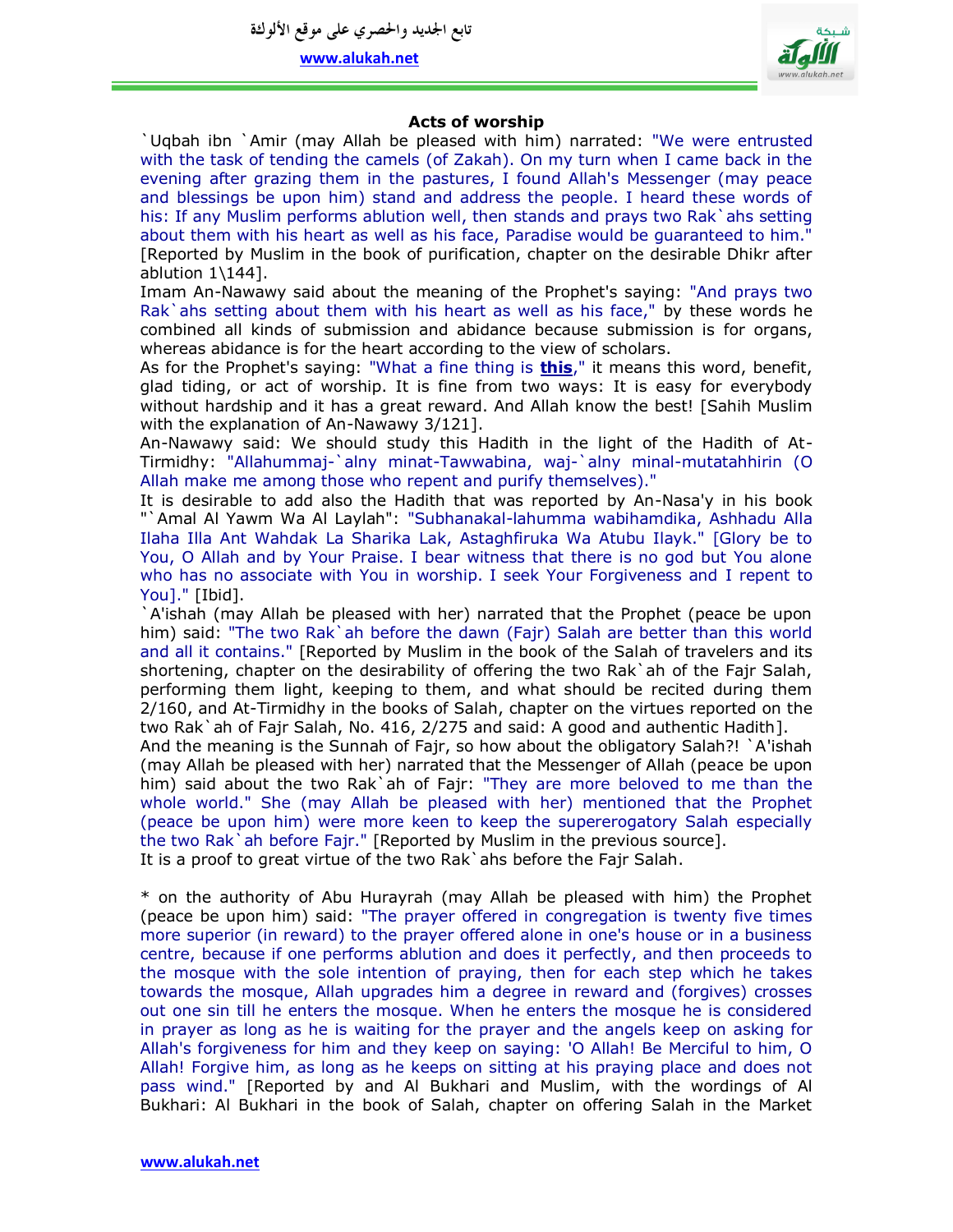

Mosque 1/122, and Imam Muslim: in the book of Salah, chapter on the virtue of offering Salah in congregation and waiting for Salah 2/128].

- And the meaning of "If he enters the masjid, he shall be in Salah," i.e., he shall take the same reward of the one who is offering Salah.

- And "As long as he is waiting for the Prayer."

\* `Abdur-Rahman ibn Abu `Amrah said: `Uthman ibn `Affan entered the masjid after Al Maghrib [Sunset] Salah and sat alone. I sat with him, thereupon he said: O my nephew, I heard the Messenger of Allah saying: "The one who performs `Isha' Salah in congregation is as if he has performed Salah for half of the night. And the one who performs the Fajr Salah in congregation, is as if he has performed Salah the whole night." [Reported by Muslim, the book of Salah, chapter on the virtue of performing `Isha' (Night) and Fajr Salah in congregation 2/125].

\* Aws ibn Aws (may Allah be pleased with him) narrated that the Messenger of Allah (peace be upon him) said: "If anyone has a bath on Friday, and gives a bath, and goes early to the masjid, hears the imam's sermon from the beginning, being near the imam and keeping quiet throughout then, for him a reward is credited against every step for a year's fasting and standing in (Tahajjud) prayer." [Reported by At-Tirmidhy who said: "a good Hadith," in the book of Salah, chapter on the virtues of performing complete ablution on Friday, No. 496, 2/367. Reported by Ibn Khuzaymah in his Sahih, the book of Friday, chapter on the virtue of going early to Friday while performing complete ablution and drawing nearer to the Imam and listening to him, No. 1767, 3/132, with the wording of At-Tirmidhy. Al Mundhiry said in At-Targhib Wat-Tarhib 1/247: Reported by Imam Ahmad, Abu Dawud, and At-Tirmidhy who said: "A good Hadith." It was also reported by An-Nasa'y, Ibn Majah, Ibn Khuzaymah, and Ibn Hibban in their Sahih [Book of authentic Hadiths], and Al Hakim in his Sahih, and was reported by At-Tabarany in Al Awsat from the Hadith of Ibn `Abbas].

- "Has a bath" i.e., washed his entire body.

- "Gives a bath" i.e., wash his head.

The meaning of "goes early" is in the beginning of the time and hasted to it.

[See: Ma`arif As-Sunan the explanation of Sunan At-Tirmidhy of Al Bannury 4/328 - 331].

\* Ma`dan ibn Talhah Al Ya`mury reported: "I met Thawban, the freed slave. of Allah's Messenger (may peace and blessings be upon him), and asked him to tell me about an act for which, if I do it, Allah will admit me to Paradise, or I asked about the act which was loved most by Allah. He gave no reply. I again asked and he gave no reply. I asked him for the third time, and he said: I asked Allah's Messenger (may peace and blessings be upon him) about that and he said: Make frequent prostrations before Allah, for you will not make one prostration without raising you a degree because of it, and removing a sin from you, because of it. Ma`dan said that then lie met Abu Ad-Darda' and when he asked him, he received a reply similar to that given by Thawban." [Reported by Muslim, the book of Salah, chapter on the virtue of prostration and exhorting to it 2/51].

\* Abu Dhar (may Allah be pleased with him) narrated that the Prophet (peace be upon him) said: "In the morning, charity is due on every Sulama of the body of everyone of you. Every utterance of Allah's Glorification (i.e., saying Subhan Allah) is an act of charity, and every utterance of His Praise (i.e., saying Al Hamdulillah) is an act of charity and every utterance of declaration of His Greatness (i.e., saying La ilaha illa Allah) is an act of charity; and enjoining  $M$  aruf (good) is an act of charity,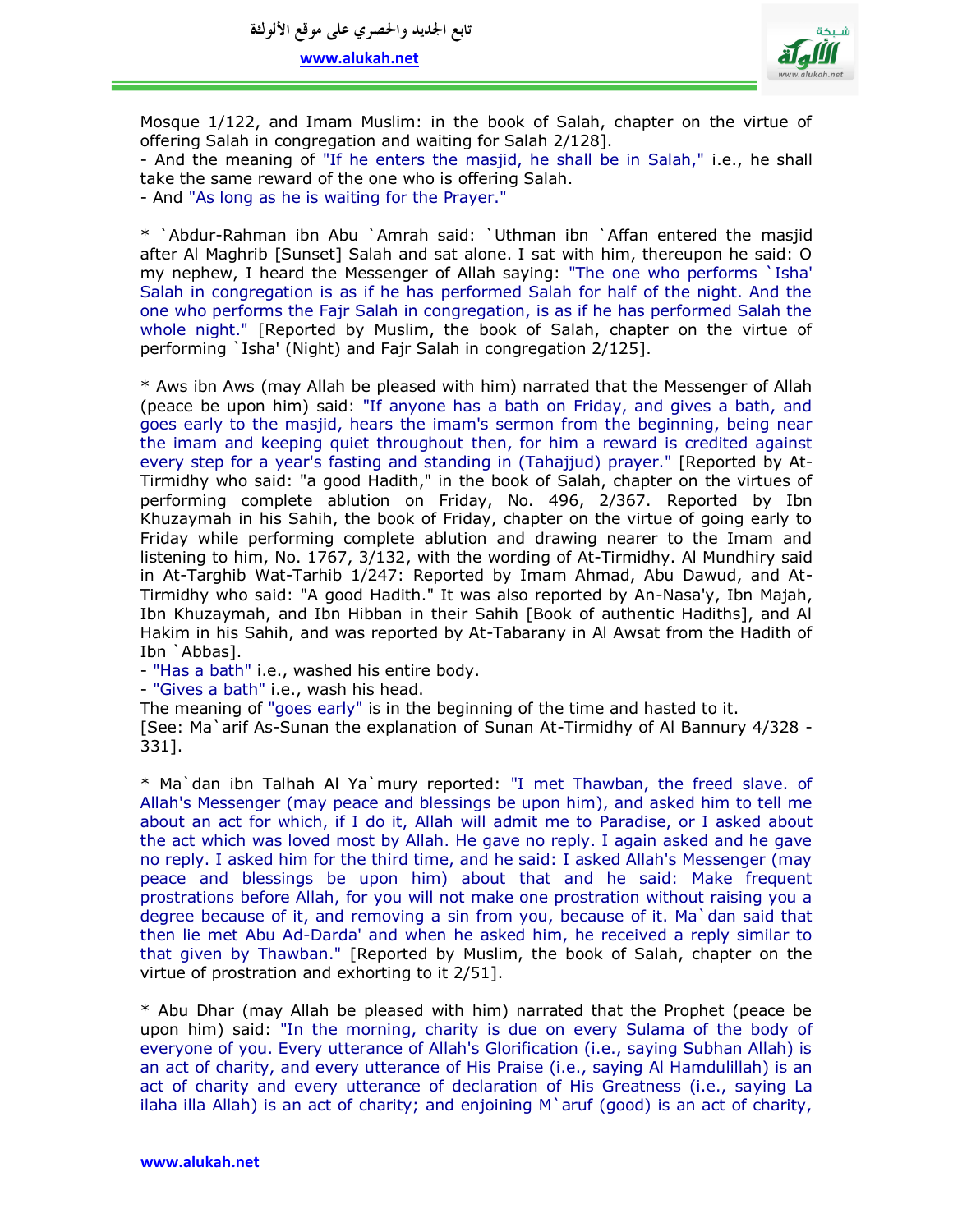

and forbidding Munkar (evil) is an act of charity, and two Rak`ah Duha prayers which one performs in the forenoon is equal to all this (in reward)." [Reported by Muslim, the book of Salah of travelers and its shortening, chapter on the desirability of the Forenoon Salah, No. (720).

- "Sulama" i.e., the origin is the bones of the fingers and the entire palm, then it is used for the entire bones of the body].

I have mentioned the Hadith because of the Forenoon Salah about which Imam An-Nawawy said: It contains a proof to the greatness of the virtue of the Forenoon Salah, and it is permissible to be performed as two Rak`ah, however the most perfect is to be performed eight Rak`ahs. [Sahih Muslim with the explanation of An-Nawawy 5/230, 233].

\* Abu Hurayrah (may Allah be pleased with him) narrated: The Messenger of Allah (peace be upon him) said: "Whoever attends the funeral procession till he offers the funeral prayer for it, will get a reward equal to one Qirat, and whoever accompanies it till burial, will get a reward equal to two Qirats." Somebody asked: "What are two Qirats?" He replied: "Like two huge mountains." [Reported by Al Bukhari, the Book of Funerals, chapter on the one who waits until the dead is buried 2/90].

In one of the narrations of Imam Muslim: "He who offered Salah over the dead, but did not follow the coffin, for him is the reward of one Qirat, and he who followed it, for him is the reward of two Qirats. It was asked what the Qirats were. He said: The smaller amongst the two is equivalent to Uhud."

Imam Muslim reported also: It was said to Ibn `Umar: Abu Hurayrah said: I heard the Messenger of Allah saying: "He who follows the coffin, for him is the reward of one Qirat."

\* Ibn `Umar said: Abu Hurayrah might have mixed narrations. He did not say that he fabricated the narration but because the rank of Ibn `Umar and Abu Hurayrah is much higher than this. [Sahih Muslim with the explanation of An-Nawawy 7/15]. So, he sent (a messenger to) `A'ishah to ascertain (the fact). She (`A'ishah) certified Abu Hurayrah. Thereupon, Ibn `Umar said: "We missed so many Qirats." [Sahih Muslim, the Book of Funerals, chapter on the virtue of Funeral Salah and following the funeral procession 3/51]. It becomes clear from the words of Ibn `Umar (may Allah be pleased with him) the desire of the Companions to keep to the acts of worship when they know about them and regretting what they miss even if they do not know its greatness. [Ibid].

\* Abu Hurayrah (may Allah be pleased with him) narrated that the Messenger of Allah said: "Every (good) deed of the son of Adam would be multiplied, a good deed receiving a tenfold to seven hundredfold reward. Allah, the Exalted and Majestic, has said: With the exception of fasting, for it is done for Me and I will give a reward for it, for one abandons his passion and food for My sake. There are two occasions of joy for one who fasts, joy when he breaks it, and joy when he meets his Lord, and the breath (of an observer of fast) is sweeter to Allah than the fragrance of musk." [Reported by Muslim, in the book of fasting, chapter on the virtue of fasting 3/157].

Allah's Saying: "And I shall reward (the fasting person) for it," shows the greatness of its virtue and ample reward because when the Most Generous informs the people that He shall handle the reward Himself, that means the greatness of retribution and ampleness of the gift. [Sahih Muslim with the explanation of An-Nawawy 8/29]. The Prophet (peace be upon him) said: "The observance of three days' fast every Month and that of Ramadan every year is a perpetual fasting. I seek from Allah that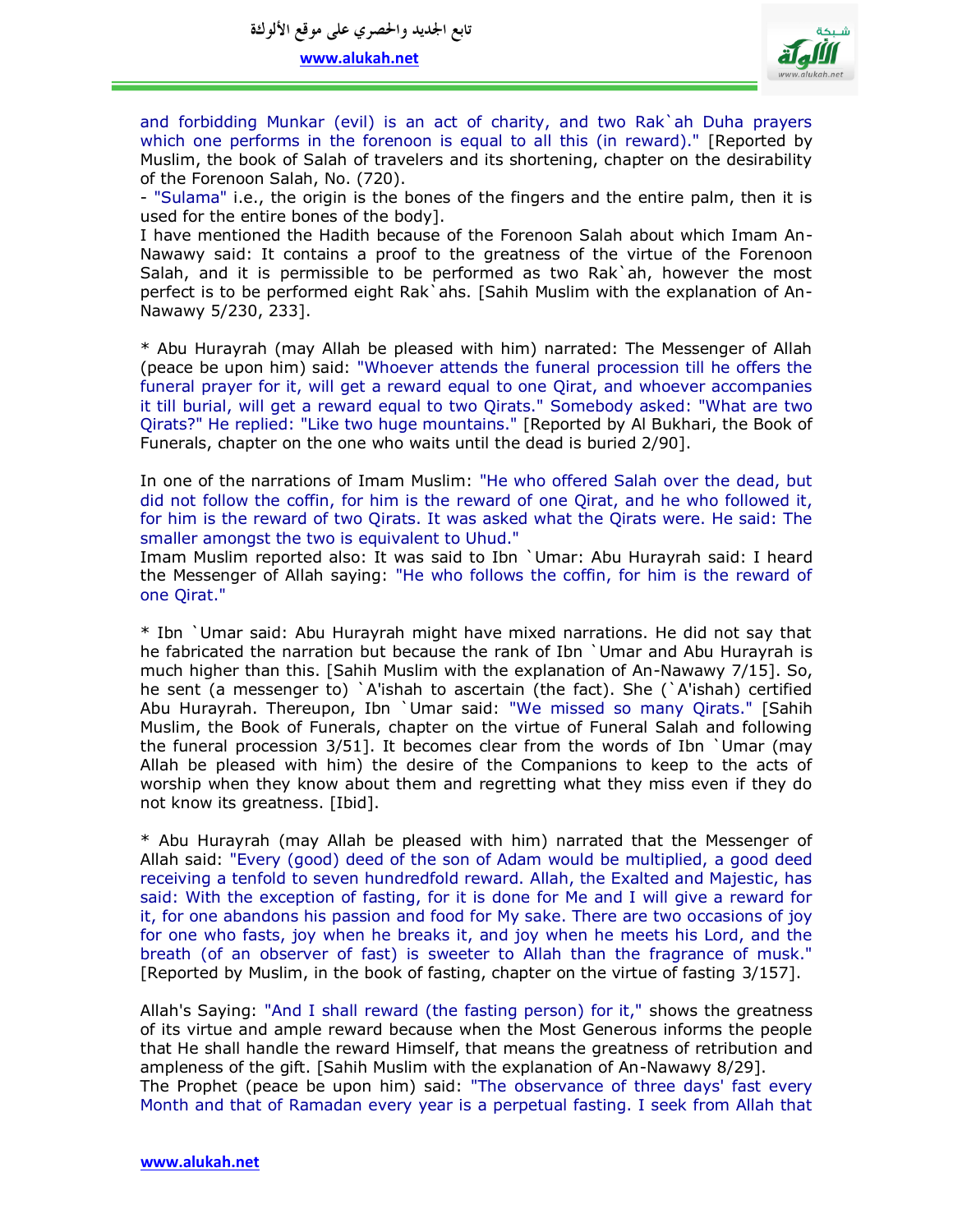

fasting on the day of `Arafah may atone for the sins of the preceding and the coming years. and I seek from Allah that fasting on the day of `Ashura' may atone for the sins of the preceding year." [Reported by Muslim, in the book of fasting, chapter on the desirability of fasting three days of each month 3 /167].

Imam An-Nawawy said about the fasting on the Day of `Arafah: The meaning is: It expiates the sins of a person who observes fasting in the two years. They said: It expiates minor sins.

If the Hadith is not meant for minor sins, we hope that Allah alleviates major sins. If there is no sins, it raises ranks. [Sahih Muslim with the explanation of An-Nawawy 8/51].

\* Abu Ayyub Al Ansary (may Allah be pleased with him) narrated that the Messenger of Allah (peace be upon him) said: "Whoever observes fasts during the month of Ramadan, and also observes As-Sawm for six days in the month of Shawwal, it is as if he has observed As-Sawm for the whole year." [Reported by Muslim, in the book of fasting, chapter on the desirability of fasting six days of Shawwal 3/169].

Fasting the six days is like fasting the entire lifetime because doing one good deed equals ten of the like: Ramadan equals ten months and the six days equal two months.

\* Abu Sa`id Al Khudry (may Allah be pleased with him) narrated: I heard the Messenger of Allah saying: "Anyone fasts for one day for the sake of Allah, Allah will keep his face away from the (Hell) fire for (a distance covered by a journey of) seventy years." [Reported by Al Bukhari and Muslim, with the wordings of Al Bukhari: Sahih Al Bukhari in the book of Jihad, chapter on the virtue of fasting for Allah's Sake 3/213, and Sahih Muslim, in the book of fasting, chapter on the virtue of fasting for Allah's Sake for those who can stand fasting without harm or missing a right 3/159].

Apparently, the meaning is fasting during the time of Jihad and fighting.

Ibn Al Jawzy said: When the phrase "in the cause of Allah" is released, it means Jihad.

Ibn Daqiq Al `Eid said: The word is usually used for Jihad, and it may mean Allah's Obedience, however the first meaning is more correct. [Fathul-Bary 6/48].

Imam An-Nawawy (may Allah bestow mercy on his soul) said: The Hadith stresses the excellence of fasting for Allah's Sake for those who are not harmed by fasting in any way and without wasting a right or weakening the body during fighting or any mission during Jihad.

The meaning of "keep his face away" is: Protecting a person from Fire. [Sahih Muslim with the explanation of An-Nawawy 8/33].

\* Zayd ibn Khalid Al Juhany narrated that the Messenger of Allah said: "He who provides a fasting person something with which to break his fast, will earn the same reward as the one who was observing the fast, without diminishing in any way the reward of the latter." [Reported by At-Tirmidhy who said: A good and authentic Hadith, in the book of Sawm (fasting), chapter on Hadith reported about the virtue of a who offers food for a fasting person, No. (807) (3/162)].

- He said in `Aridat Al Ahwazy: Out of Allah's Favor, He rewarded them for fulfilling His Commands and Prohibition not because they deserve the reward, then increased His Favor on them by doubling their reward. Then He increased His Favors on them by setting helpers for them who shall take the same reward if they help them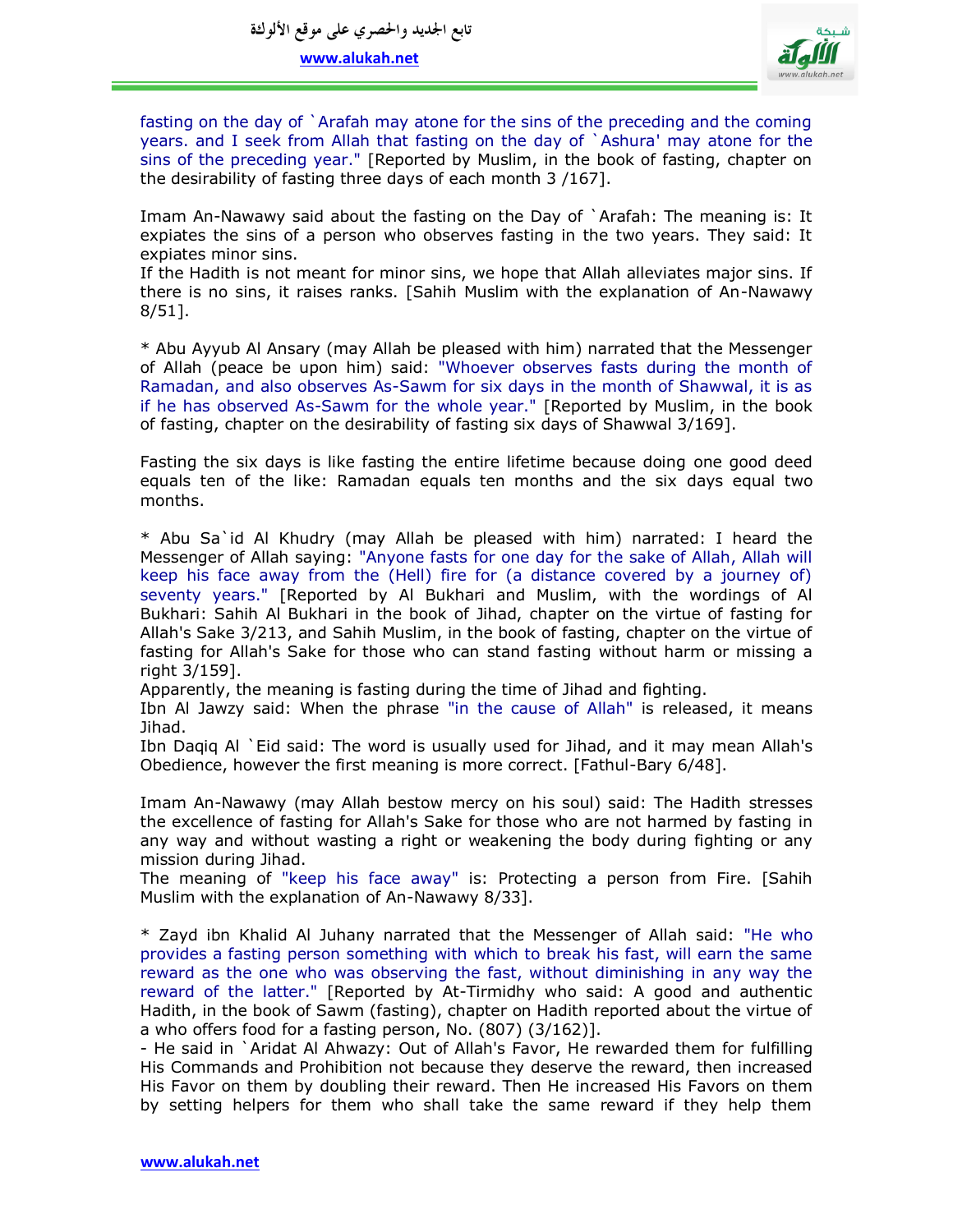

without reducing anything from their reward. This is like the Prophet's saying: "He who equips a warrior in the way of Allah (is like one who actually fights) in fact participated in the battle." [`Aridat Al Ahwazy for explaining Sahih At-Tirmidhy 4/21].

- The meaning of "provides a fasting person something with which to break his fast," is feeding a fasting person in the time of Iftar even if offering a little amount.  $[M \rangle$ arif As-Sunan: The explanation of Sunan At-Tirmidhy of Ala Bannury 5/557].

\* Abu Hurayrah (may Allah be pleased with him) narrated that the Messenger of Allah (peace be upon him) said: "(The performance of) `Umrah is an expiation for the sins committed (between it and the previous one). And the reward of Hajj Mabrur (the one accepted by Allah) is nothing but Paradise." [Reported by Al Bukhari and Muslim: Al Bukhari in the book of `Umrah (the lesser pilgrimage), chapter on the obligation of performing `Umrah and its virtue 2/198, and Muslim in the book of Hajj, chapter on the excellence of Hajj, `Umrah, and the Day of `Arafah 4/107].

- The most correct is that the accepted Hajj is the one during which no sins are committed; it is derived from "*Birr*" which means obedience.

- Others said: It is the accepted.

From the signs of acceptance is that a pilgrim goes back to his country in a better condition and does not return to committing of sins.

- Others said: It is the Hajj during which there is no show-off.

- Others said: The Hajj which is not followed by sins; which are the same meaning.

The meaning of "has no reward but Paradise" is: It is not limited only to expiate the sins of doers, but a pilgrim should enter Paradise. And Allah knows best! [Sahih Muslim with the explanation of An-Nawawy 9/118].

\* `Ata' said: I heard Ibn `Abbas saying: The Messenger of Allah (peace be upon him) said to a woman from the Ansar (Helpers, inhabitants of Medina who supported the Prophet) whom Ibn `Abbas named but I forgot her name: What prevented you to perform pilgrimage with us? She said: We have only two camels for carrying water. One of the camels has been taken by my husband and my son for performing Hajj and one has been left for us for carrying water, whereupon he (the Holy Prophet) said: So when the month of Ramadan come, perform `Umrah, for `Umrah in this (month) is equal to Hajj (in reward). [Reported by Al Bukhari and Muslim: Al Bukhari in the book of `Umrah (the lesser pilgrimage), chapter on performing `Umrah during Ramadan 2/200, and Imam Muslim in the book of Hajj, chapter on the merit of performing `Umrah during Ramadan 4/61 with the own wordings of Imam Muslim].

- Another narration of Imam Muslim: "Perform pilgrimage or pilgrimage with me."

`Umrah during Ramadan equals a pilgrimage in reward; this does not mean that it replaces Hajj which is obligatory. And in the other narration of Imam Muslim: "Perform Hajj with me," replaces it in reward which is an exaggeration in exhortation.

It was reported in Usd Al Ghabah of Ibn Al Athir that the Ansari woman was nicknamed "Um Sinan," the nickname which the Prophet (peace be upon him) gave when he met her upon returning from the Farewell Hajj.

\* Abu Musa (may Allah be pleased with him) narrated that the Messenger of Allah (peace be upon him) said: "When a person falls ill or travels, he will get reward similar to that he gets for the good deeds he used to practice at home when he was in good health." [Reported by Al Bukhari in the book of Jihad, chapter on a traveler is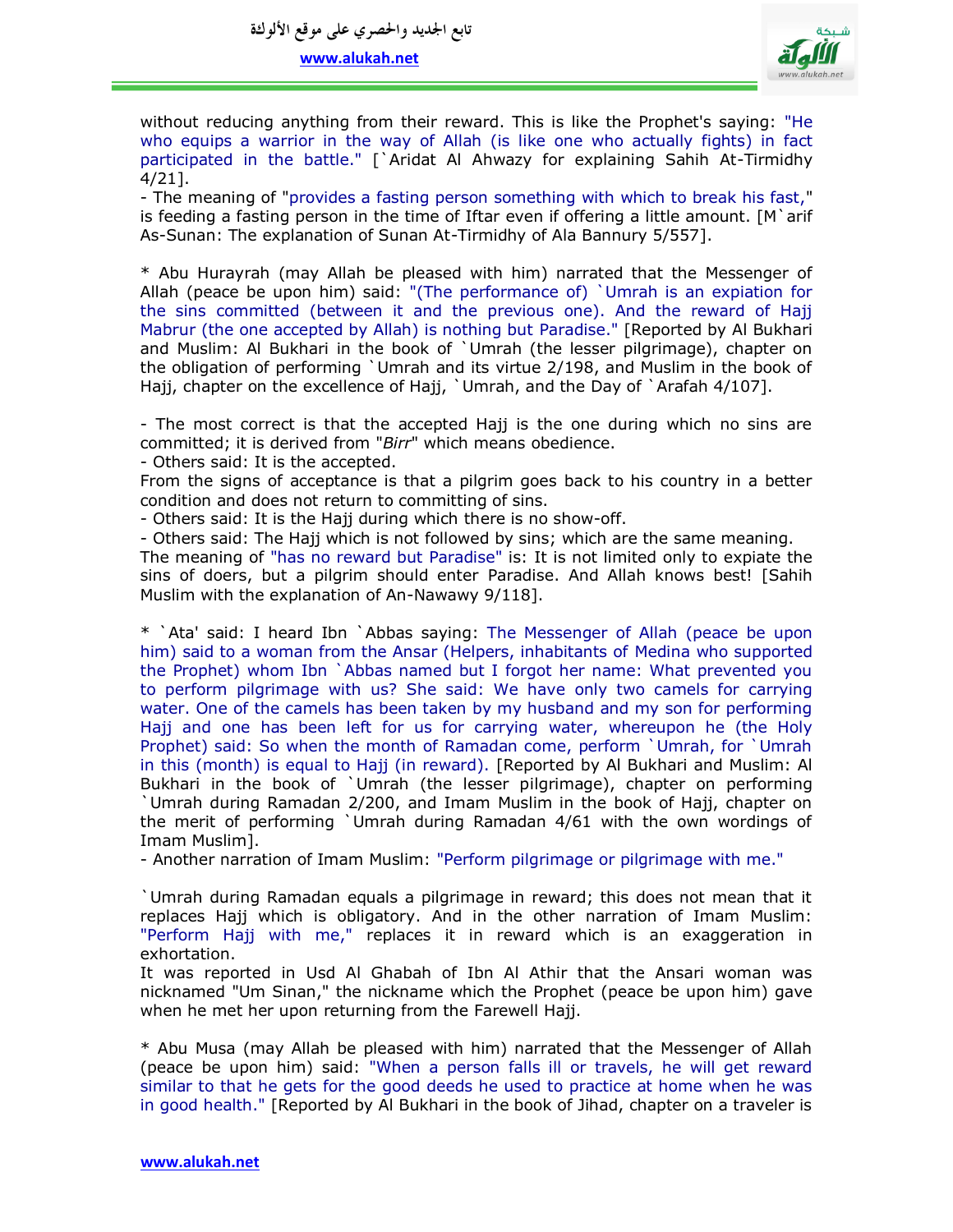

given the same reward for good deeds which he used to perform while nonetravelling, No. 2996].

- Al Hafizh ibn Hajar said: This Hadith is for those who get used to do righteous deeds but were prevented to do them, but his intention is still doing those righteous actions. [Fathul-Bary 6 /242].

## **Masjids**

\* `Ubaydullah Al Khawlany reported that he heard `Uthman ibn `Affan (may Allah be pleased with him) saying when he heard people's saying about him when he built the Prophet's Masjid: You have talked too much and I heard the Prophet (peace be upon him) saying: "Whoever builds a masjid" Bakir said: [Bakir is the narrator of the Hadith from `Asim ibn `Umar ibn Qatadah who heard the Hadith from `Ubaydullah Al Khawlany] I think he said: for the sake of Allah, Allah shall build for him of the like in Paradise." [Reported by Al Bukhari and Muslim: Al Bukhari in the book of Salah, chapter on he who builds a masjid for the sake of Allah 1/116, and Muslim in the book of asceticism, chapter of the excellence of building masjids 8/222].

- The meaning of "Allah shall build for him of the like in Paradise," it is probably of the like in amount and area, but it will be more precious.

- It is probably "of the like" in what is so-called home, however it will be bigger and more honorable. [Sahih Muslim with the explanation of An-Nawawy 18/113].

\* Abu Umamah (may Allah be pleased with him) narrated that the Prophet (peace be upon him) said: "Whoever goes to the masjid having the intention to learn goodness or teach it to others, he shall take the full reward of a pilgrim." [Reported by At-Tabarany in Al Mu`jam Al Kabir No. 7371, 8/111. Al Haythamy said in Majma` Az-Zawa'id wa Manba` Al Fawa'id 1/128: All its narrators are trustworthy. Al Hafizh Diya'ud-Din Al Maqdisy said in his book Fada'il Al A`mal P. 99: The chain of transmission is authentic according to the conditions of Imam Muslim. Al `Iraqy said in Takhrij Ahadith Al Ihya' 4/461: Its chain of transmission is good].

\* Abu Hurayrah (may Allah be pleased with him) narrated that the Prophet (peace be upon him) said: "Allah will prepare for him who goes to the mosque (every) morning and in the afternoon (for the congregational prayer) an honorable place in Paradise with good hospitality for (what he has done) every morning and afternoon goings." [Reported by Al Bukhari and Muslim with the wordings of Al Bukhari: The book of Adhan (call to Prayer), chapter on the excellence of those who go to the masjid No. 662, and Sahih Muslim, in the book of masjids and the position of Salah, chapter on walking to Salah erases sins No. 669].

- The apparent meaning of the Hadith is for those who come to the masjid, but the meaning is for those who come only for worship, and Salah is part of the acts of worship. [Fathul-Bary 2/148].

\* Abu Hurayrah (may Allah be pleased with him) narrated that the Prophet (peace be upon him) said: "Performing one Salah in my Masjid is a thousand times better than performing Salah elsewhere except Al Masjid Al Haram (the Sacred Mosque in Makkah)." [Reported by Muslim in the book of Hajj, chapter on the excellence of offering Salah in the two masjids of Makkah and Medina 4/124, and At-Tirmidhy in the book of Al Manaqib (outstanding traits), chapter on the excellence of Medina, No. 3916, 5/719, and said: It is a good and authentic Hadith with the wordings of Imam Muslim].

- The meaning is: The reward of offering Salah there is better than the reward of a thousand Salah elsewhere.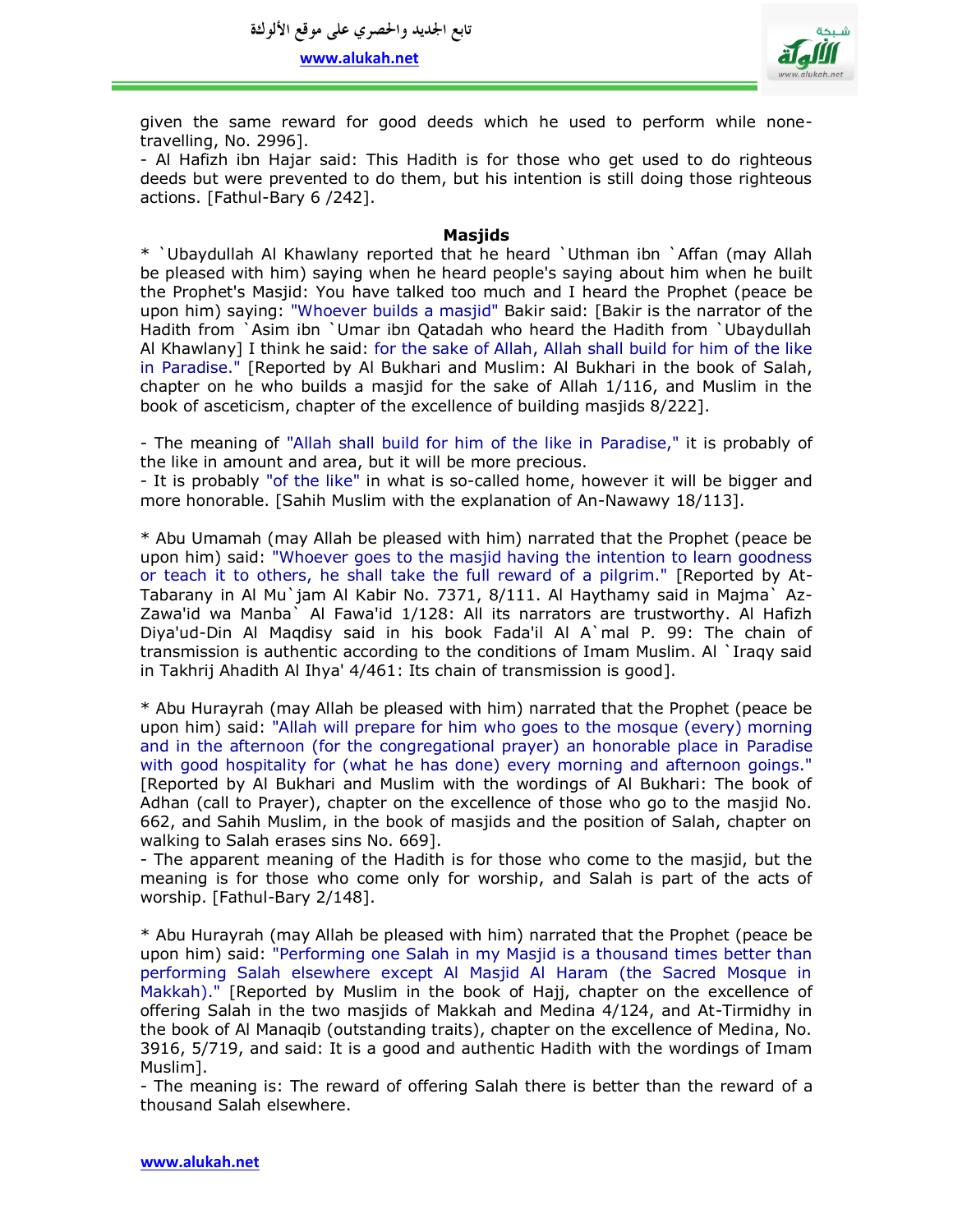**تابع اجلديد واحلصري على موقع األلوكة**

**www.alukah.net**



\* Abu Hurayrah (may Allah be pleased with him) narrated that the Messenger of Allah said: "When it is Friday, the angels stand at the gate of the mosque and keep on writing the names of the persons coming to the masjid in succession according to their arrivals. The example of the one who enters the mosque in the earliest hour is that of one offering a camel (in sacrifice). The one coming next is like one offering a cow and then a ram and then a chicken and then an egg respectively. When the Imam comes out (for Jumu`ah prayer) they (i.e. angels) fold their papers and listen to the Khutbah [religious speech]." [Reported by Muslim in the book of Friday, chapter on the excellence of going early to masjid on Friday, No. 850].

- At-Tayby said: The word "offering" indicates glorification to Friday and the one who hastens to it is like the one who drives the sacrificial animals.

- The meaning of "Fold their papers" is folding the papers of names without the papers of deeds, such as listening to the Khutbah, catching Salah, Dhikr, invocations, submission and reverence, and suchlike because the two angels on the left and the right always write these deeds.

- The Hadith shows the excellence of going early to masjids on Friday, as it shows also that the ranks of people are different according to their actions.

- Few charities are not despised in the Shari`ah. [Fathul-Bary 2/367].

\* Usayd ibn Zuhayr (may Allah be pleased with him) narrated that the Messenger of Allah (peace be upon him) said: "Salah in Masjid Quba' equals `Umrah."

\* Sahl ibn Hanif said: The Messenger of Allah (peace be upon him) said: "He who purifies (performs Wudu') himself in his house and then walks to Masjid Quba', then performed Salah therein shall take the reward of `Umrah." [Reported by Ibn Majah in the books of establishing Salah, chapter on Hadiths reported on performing Salah in Masjid Quba', No. 1409, 1410, 1/258. And Al Albany graded them as authentic in Sahih Ibn Majah, No. 1159, 1160].

\* `Abdullah ibn Dinar said that he heard `Abdullah ibn `Umar saying: "The Prophet (peace be upon him) used to go to the Mosque of Quba' (sometimes) walking and sometimes riding."

\* In another narration: "He used to go to Quba' every Saturday and used to say: I saw the Prophet (peace be upon him) coming every Saturday." [Reported by Muslim in his Sahih in the book of Hajj, chapter on the excellence of Quba' Mosque and excellence of performing Salah therein 4/127].

#### **Dhikr and invocation**

\* Ibn `Abbas reported from Juwayriyah that the Prophet (peace be upon him) came out early when he offered the Subh [Morning] Salah while she was in her praying place. Then he returned after the forenoon while she was sitting. Thereupon, he said: "Are you still in the same position as I left you. I replied in the affirmative. Thereupon, the Prophet said: I recited four words three times after I had left you. If these are to be weighed against all you have recited since morning, these will be heavier. These are: Subhan-Allahi Wa Bihamdihi, `Adada Khalqihi, Wa Rida Nafsihi, Wa Zinatah `Arshihi, Wa Midada Kalimatihi [Allah is free from imperfection and I begin with His praise, as many times as the number of His creatures, in accordance with His Good Pleasure, equal to the weight of His Throne and equal to the ink that may be used in recording the words (for His Praise)]."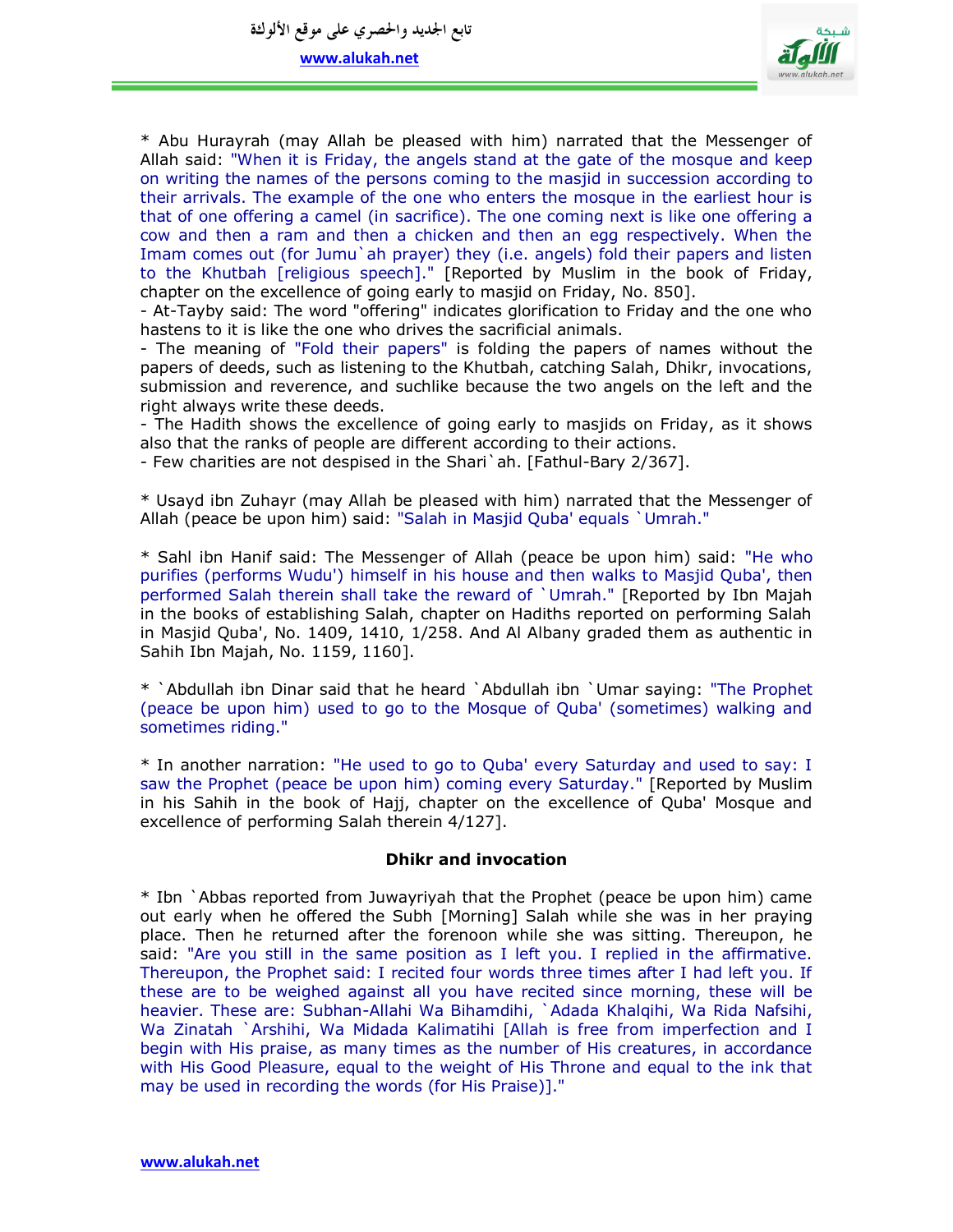

- In another narration: Subhan Allah `Adada Khalqih [Glory be to Allah as many times as the number of His Creatures], Subhan Allah Rida Nafsih [Glory be to Allah as the pleasure of His Self], Subhan Allah Zinat `Arshih [Glory be to Allah equal to the weight of His Throne], Subhan Allah Midad Kalimatih [Glory be to Allah equal to the ink that may be used in recording the words (for His Praise)]. [Reported by Muslim in the book of Dhikr, invocation, repentance, and asking for Allah's forgiveness, chapter on glorifications at the beginning of the day and when going to sleep 8/83].

\* `Abdullah ibn `Amr (may Allah be pleased with them) "If a Muslim persists on two actions, he will enter Paradise. They are easy, but those who do them are few. He was asked: What are they? He said: That you say: "Allahu Akbar" ten times, "Al Hamdulillah" ten times, and "Subhan Allah" ten times after every Salah. That is 150 on the tongue and 1500 in the balance. I saw the Prophet (peace be upon him) counting them with his hand. Then he said: When you go to bed, you should say: "Subhan Allah", "Al Hamdulillah", and "Allahu Akbar". That is 100 on the tongue and 1000 in the balance. Who among you can do 2500 bad actions morning and night?' He was asked: O Messenger of Allah, how is it that they are not counted? He said: Satan comes to one of you while he is offering Salah and reminds him of something he has to do such-and-such and such-and-such, so he does not remember to do it." [Reported by At-Tirmidhy who said: It is a good and authentic Hadith, in the book of invocations, Hadith No. 3410, 5/478].

- 1500 in the balance: Because each good deed deserves 10 according to the least number of reward that was mentioned in the Qur'an and the Sunnah.

- Who among you can do: It means to keep to these two qualities to get 2500 good deeds in the day or night, so his sins shall be forgiven according to the number of his good deeds.

Allah (Glory be to Him) says: "Verily, the good deeds remove the evil deeds (i.e. small sins)." So, who among you can bring sins more than these good deeds in his day or night so as his sins shall not be forgiven? So, why do not you do them and do not count them? They said: How is it that they are not counted? i.e. How could not we count them?! What would prevent us from counting them? They think it is impossible to forget that. He answered: Satan insinuates to a person during his Salah so as to forget Dhirk after it, and makes him fall asleep when he puts himself on the bed; that is the meaning of the Prophet's saying: Satan comes to you and casts his evil thoughts. Remember such and such of worldly affairs and desires, or anything that do not relate to Salah until a person leaves Salah. [See Tuhfat Al Ahwazy 4/233].

\* Abu Hurayrah (may Allah be pleased with him) narrated that the Messenger of Allah (peace be upon him) said: "If one says one-hundred times in one day: None has the right to be worshipped but Allah, the Alone Who has no partners, to Him belongs Dominion and to Him belong all the Praises, and He has power over all things (i.e., Omnipotent), one will get the reward of manumitting ten slaves, and one hundred good deeds will be written in his account, and one hundred bad deeds will be wiped off or erased from his account, and on that day he will be protected from the morning till evening from Satan, and nobody will be superior to him except one who has done more than that which he has done." [Reported by and Al Bukhari and Muslim: Al Bukhari, in the book of invocations, chapter on the excellence of Tahlil [saying: La Ilaha Illa Allah i.e., No god but Allah] 7/167, and Muslim in the book of Dhikr, invocation, repentance, and asking for Allah's forgiveness, chapter on the excellence of Tahlil, glorification, and invocation 8/69].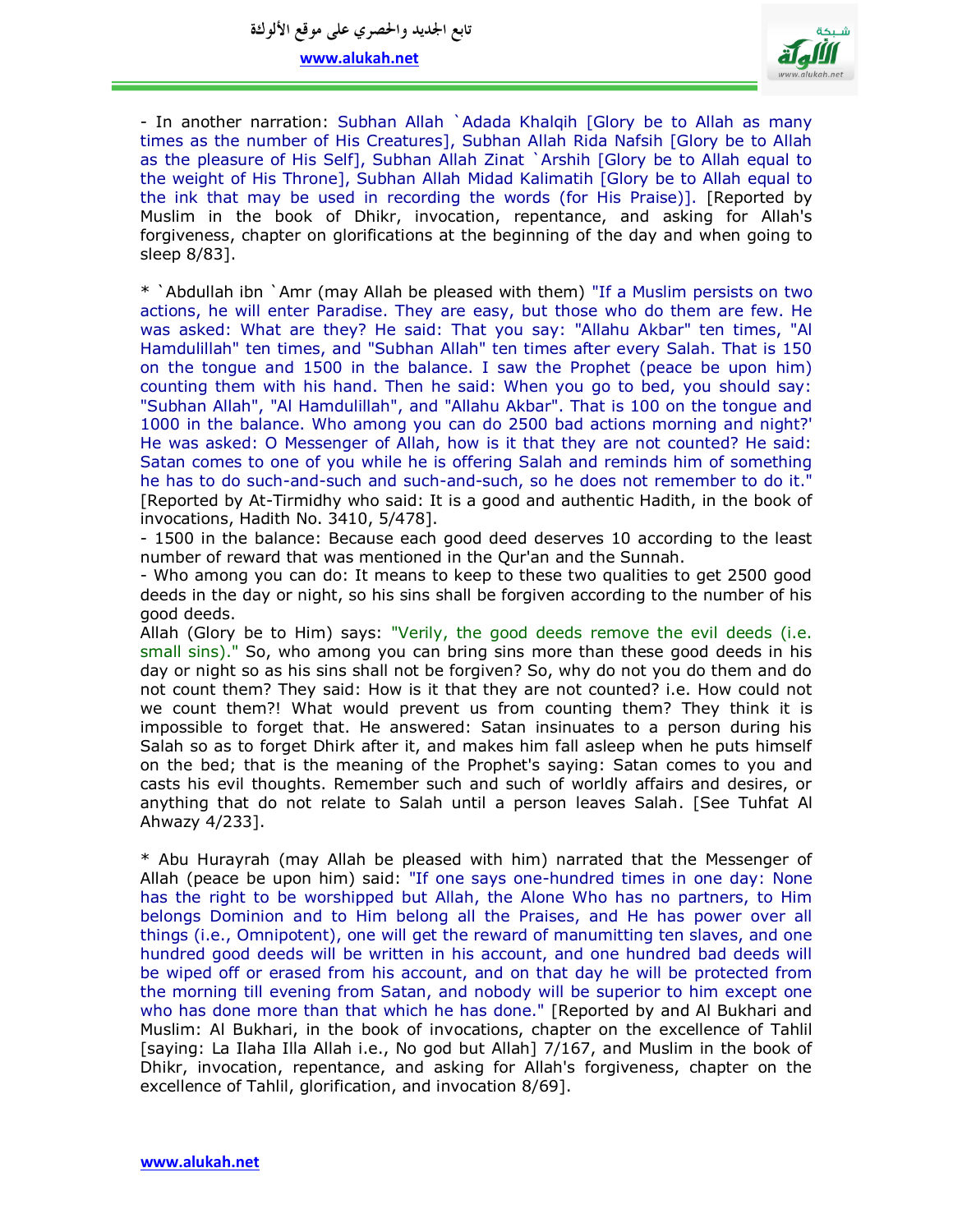

- Imam An-Nawawy said: The apparent meaning of the Hadith is: The one who shall get the reward mentioned in the Hadith is the one who recites Tahlil one hundred times during his day whether he says it consecutively or in separate sessions, or recites some at the beginning of the day and some at the end of the day, but it is better to recite it consecutively at the beginning of the day to be a protection for him all his day long. [Sahih Muslim with the explanation of An-Nawawy 17/17].

- He said about the excellence of this great Hadith: It was authentically proven that the one who frees a slave, Allah shall expiate by each organ of him an organ of the releaser from Hell.

- By freeing one slave, all the sins of the releaser are forgiven, so how about freeing more than one slave!

- Moreover, his ranks shall increase one hundred times and it shall be a protection from Satan. [Ibid: 17/18].

\* Abu Hurayrah (may Allah be pleased with him) narrated that the Prophet (peace be upon him) said: "There are two expressions which are very easy for the tongue to say, but they are very heavy in the balance and are very dear to the Beneficent (Allah), and they are: Subhan Allah Al `Azim and Subhan Allah Wa Bihamdihi." [Reported by Al Bukhari and Muslim: with the wording of the former. Sahih Al Bukhari in the book of invocations, chapter on the excellence of glorifications 7/168, and Sahih Muslim in the book of invocations, chapter on the excellence of Tahlil, glorification, and invocation 8/70].

\* Abu Hurayrah (may Allah be pleased with him) said: The Messenger of Allah said: "He who recites in the morning and in the evening the statement: Subhan Allahi wa Bihamdihi (Glory be to Allah and all praises be to Allah) one hundred times, will not be surpassed on the Day of Resurrection by anyone with better deeds than one who utters the same words or utters more of these words." [Reported by Muslim in the book of invocations, chapter on the excellence of Tahlil (saying: La Ilaha Illa Allah) 8/69].

- Al Hafizh ibn Hajar said about the first Hadith: It contains exhortation to this kind of Dhikr and exhortation to sticking to it because all obligatory duties are hard for oneself, but this is easy and causes the scale of deeds to be heavy as hard actions do, so man should not neglect that.

- As for his saying: "Dear to the Beneficent (Allah)," the Prophet (peace be upon him) singled out "The Beneficent" from the 99 names of Allah to draw the attentions to the vastness of Allah's Mercy where Allah gives a great reward for few actions, and because they contain glorification, praising, and greatness. [Fathul-Bary 11/208].

- It was reported that these words are the most beloved words to Allah (may He be Exalted).

- Abu Dhar (may Allah be pleased with him) said: The Messenger of Allah said: "Shall I tell you about the expression that is most loved by Allah? I said: O Messenger Allah, inform me about the words liked most by Allah. He said: Verily, the words liked most by Allah are: Subhan Allahi wa Bihamdihi (Glory be to Allah and all praises be to Allah)." [Reported by Muslim in the book of Dhikr and invocation, chapter on the excellence of Subhan Allah wa Bihamdih, No. 2731].

\* Mus`ab ibn Sa`d reported that his father told him that he had been in the company of Allah's Messenger (may peace be upon him) then he said: "Is one amongst you powerless to get one thousand virtues every day. Amongst those who had been sitting there, one asked: How one amongst us can get one thousand good deeds everyday? He said: Recite: "Glorified be Allah" one hundred times for (by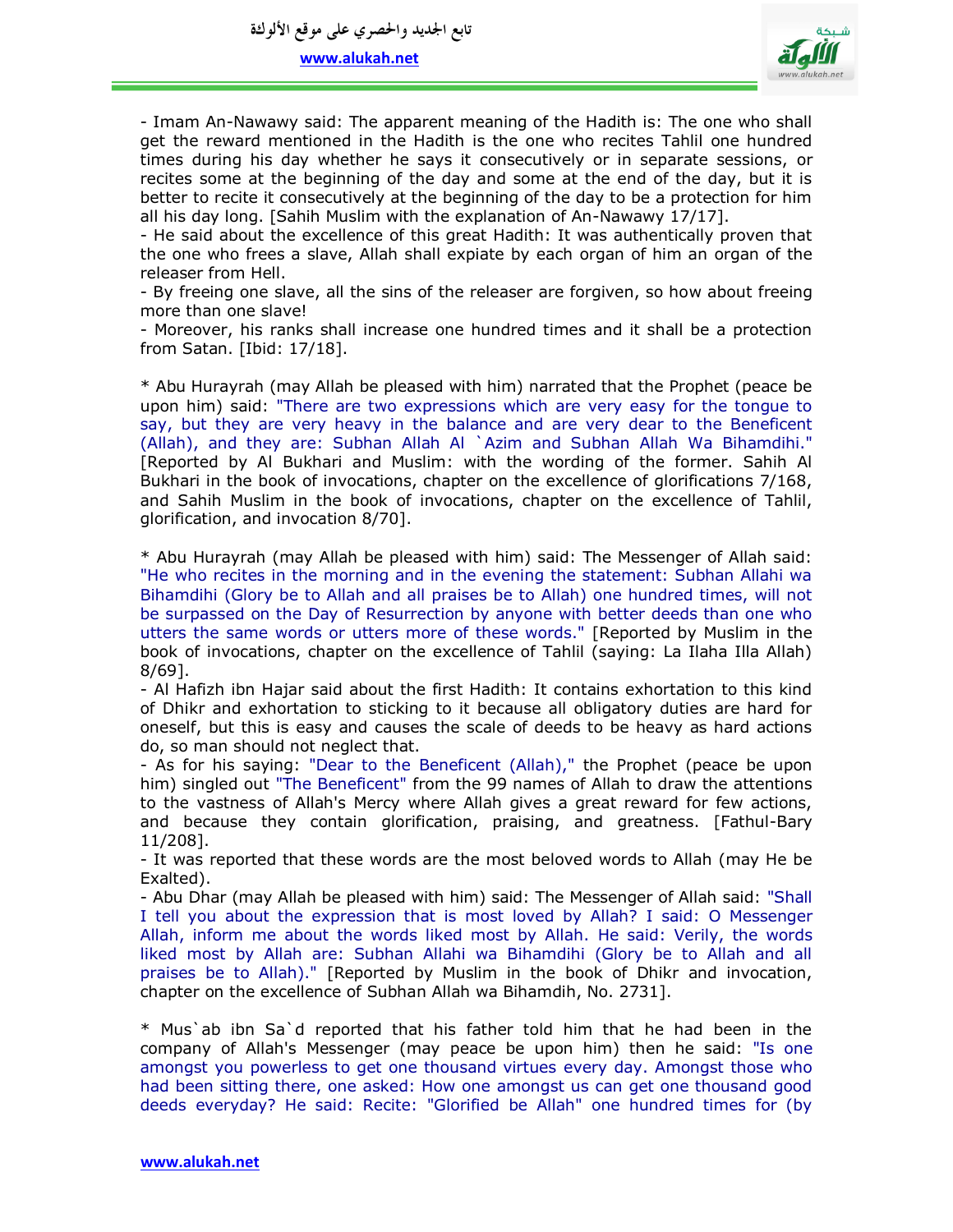

reciting them) one thousand virtues are recorded (to your credit) and one thousand vices are blotted out." [Reported by Muslim in the book of invocations, chapter on the virtue of Tahlil (saying: "La Ilaha Illa Allah" [There is no god but Allah]), glorification, and invocation 8/71].

\* Of the Hadiths reported about the excellence of Tasbih is the Hadith that was reported by Abu Hurayrah (may Allah be pleased with him) that the Messenger of Allah (Glory be to Him) passed by him when he was planting a plant, and said: "O Abu Hurayrah, what are you planting?" I said: "A plant for me." He said: "Shall I not tell you of a plant that is better than this?" He said: "Of course, O Messenger of Allah." He said: "Say: 'Subhan Allah, Wa Al Hamdulillah, Wa La Ilaha Illa Allah, Wa Allahu Akbar (Glory is to Allah, praise is to Allah, none has the right to be worshiped but Allah and Allah is the Most Great.)' For each one of them a tree will be planted for you in Paradise." [Reported by Ibn Majah in the book of manners, chapter on the virtue of glorifications 3807, and was graded as authentic in Sahih Al Jami` As-Saghir 2613].

\* Likewise the Hadith that was reported by Ibn Mas`ud (may Allah be pleased with him) who said: The Messenger of Allah said: "I met Ibrahim on the night of Mi`raj (ascension to the heavens) and he said to me: "O Muhammad, convey my greetings to your nation, and inform them that paradise has an excellent soil and sweet water, and is an even plain and its trees are: Glorified be Allah and praise be to Allah and there is no God but Allah, and Allah is the Greatest." [Reported by At-Tirmidhy in the book of invocations, (3462) and said: A good Hadith from this way, and was graded as good in Sahih Al Jami` As-Saghir (5152)].

- Allah (Glory be to Him) created in Paradise trees and palaces according to the actions of the doers, for each doer a reward of the same kind of his actions.

- The meaning is: Tell them that these words and the like are a cause for entering Paradise for those who say them. [See Tuhfat Al Ahwazy 9/303].

\* `Imran ibn Husayn (may Allah be pleased with him) narrated that the Messenger of Allah said: "Are you helpless to do everyday an action that is equal to the mountain of Uhud? They (the Companions) said: O Messenger Allah, who can do everyday an action that is equal to the mountain of Uhud? He said: All of you can do so. They said: O Messenger Allah, what? He said: "Subhan Allah (Glory be to Allah) is greater than Uhud, Al Hamdullilah (Praise be to Allah) is greater than Uhud, La Ilaha Illa Allah (No god but Allah) is greater than Uhud, Allahu Akbar (Allah is the greatest) is greater than Uhud." [Reported by At-Tabarany and Al Bazzar, and their narrators are Rijal Al-Sahih (narrators of Hadith compiled by Al-Bukhari and/or Muslim). Majma` Az-Zwa'id 10/90].

\* Shaddad ibn Aws (may Allah be pleased with him) narrated that the Prophet (peace be upon him) said: "The most superior way of asking for forgiveness from Allah is: 'Allahumma anta Rabby La Ilaha Illa Ant, Khalaqtany Wa Ana `Abduk, Wa Ana `Ala `Ahdika Wa Wa`dika Mastata`t, A`udhu Bika Min Sharri Ma Sana`t, Abu'u Laka Bini`matika `Alayya, wa Abu'u Bidhanby Faghfirli Innahu La Yaghfiru Adhdhunuba Illa Ant." [O Allah, You are my Lord, no god but You. You created me and I am Your Servant, and I am committed to Your Promise as much as I can. I seek refuge in You against the evil which I committed. I admit Your Favor on me and I admit my sins, so forgive me, for none but You forgive sins]. The Prophet (peace be upon him) added: "If somebody recites it during the day with firm faith in it, and dies on the same day before the evening, he will be from the people of Paradise; and if somebody recites it at night with firm faith in it, and dies before the morning, he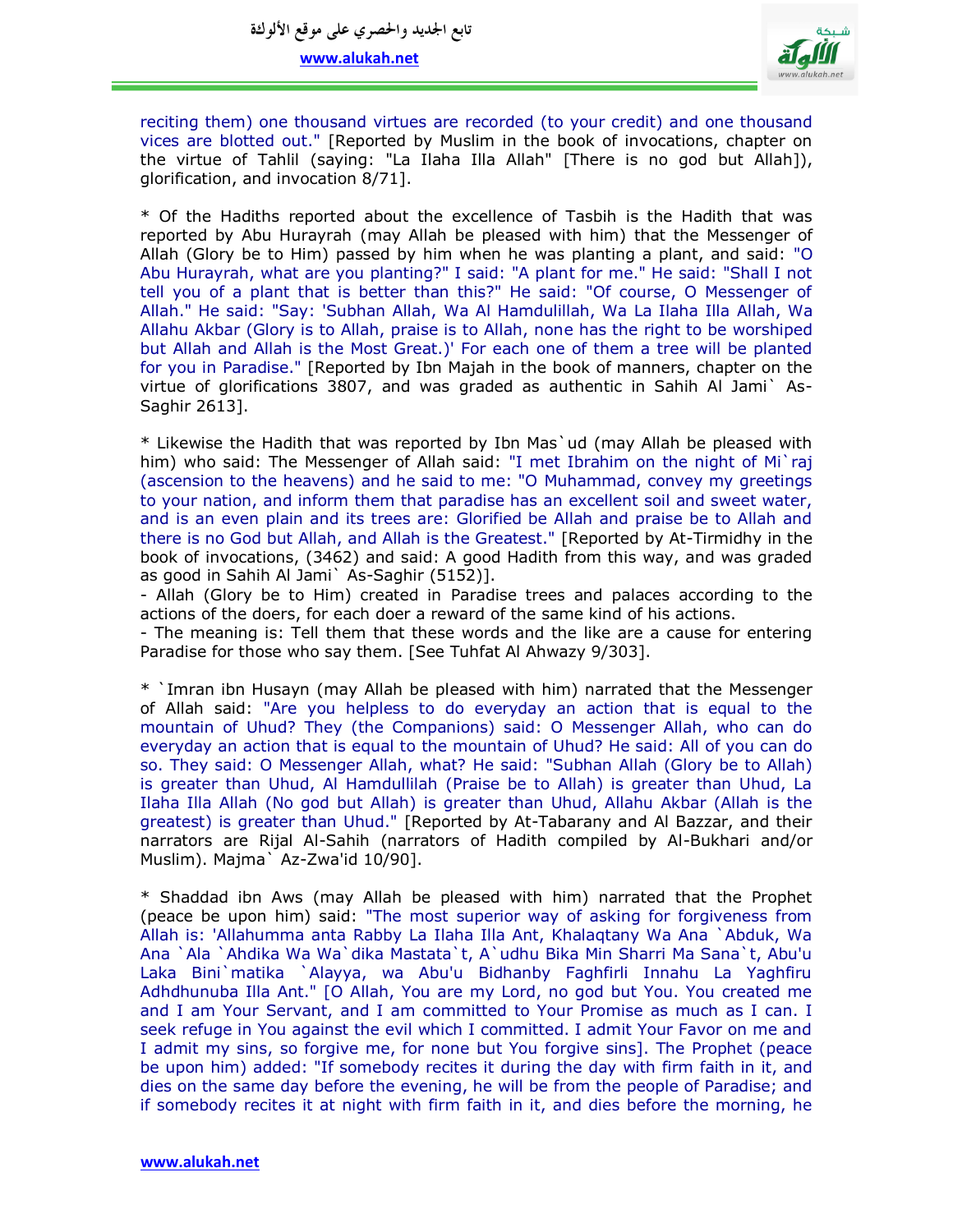

will be from the people of Paradise." [Reported by Al Bukhari in the book of invocations, chapter on the best type of seeking the forgiveness of Allah 7/145].

- It was called "the master of forgiveness" because it is a comprehensive invocation for all the meanings of repentance.

- "I am committed to Your Promise," i.e., I am committed to believe in You and devote obedience to You as much as I can.

- Stipulating ability means recognition of disability and shortage and attributing power to Allah (may He be Exalted). [Fathul-Bary 11/99].

\* Abu Hurayrah (may Allah be pleased with him) narrated that the Messenger of Allah (peace be upon him) said: "Allah has ninety-nine names, i.e. one-hundred minus one, and whoever knows them will enter Paradise." [Reported by Al Bukhari and Muslim with the wordings of Imam Muslim. Sahih Al Bukhari in the book of invocations, chapter on: Allah has one hundred names minus one, No. (2392) and Sahih Muslim in the book of Dhikr, invocation, repentance, and asking for Allah's forgiveness, chapter on the names of Allah (may He be Exalted) and the merit of those who count or memorize or know them, No. (2677)].

- An-Nawawy said: The meaning is: Those who count or know these names shall enter Paradise, not just mentioning the number of the names. [Sahih Muslim with the explanation of An-Nawawy 17/5].

\* He also narrated that the Messenger of Allah (peace be upon him) said: "If anyone says the prayer on me once, Allah prays on him ten times." [Reported by Muslim in the book of Salah, chapter on saying prayer to the Prophet (peace be upon him) after Tashahhud (a recitation in the sitting position in the second/ last unit of Prayer) 2/17]. The prayer of Allah on His Servants means His Mercy and doubling the reward as reported by Imam An-Nawawy. [Sahih Muslim with the explanation of An-Nawawy 4/128].

\* `Ubadah ibn As-Samit (may Allah be pleased with him) narrated: I heard the Messenger of Allah (peace be upon him) saying: "Whoever seeks forgiveness for believing men and women Allah shall write for him a good deed for every believing men and women." [Reported by At-Tabarany, and Al Albany graded it as authentic in Sahih Al Jami` As-Saghir (6026). Al Hafizh Al Haythamy said: It is chain of narration is good. Majma` Az-Zawa'id]. 10/210].

\* Um Salamah (may Allah be pleased with her) narrated that she heard the Messenger of Allah (peace be upon him) saying: "If any Muslim who suffers some calamity says: 'Inna Lillahi wa Inna Ilayhi Raji`un, Allahumma Ajirny fi Musibaty Wakhluf Li Khayran Minha.' We belong to Allah and to Him shall we return; O Allah, reward me for my affliction and give me something better than it in exchange for it," Allah will give him something better than it in exchange. When Abu Salamah died she said: What Muslim is better than Abu Salamah whose family was the first to emigrate to the Messenger of Allah (may peace and blessings be upon him). I then said the words, and Allah gave me God's Messenger (may peace and blessings be upon him) in exchange." [Reported by Muslim in the book of funerals, chapter on what is to be said at calamity 3/37].

\* Ibn `Abbas narrated that the Prophet (peace be upon him) said: "No good deeds done on other days are superior to those done on these (first ten days of Dhul-Hijjah). They said: Not even Jihad? He said: Not even Jihad, except that of a man who does it by putting himself and his property in danger (for Allah's sake) and does not return with any of those things." [Reported by Al Bukhari in the book of the two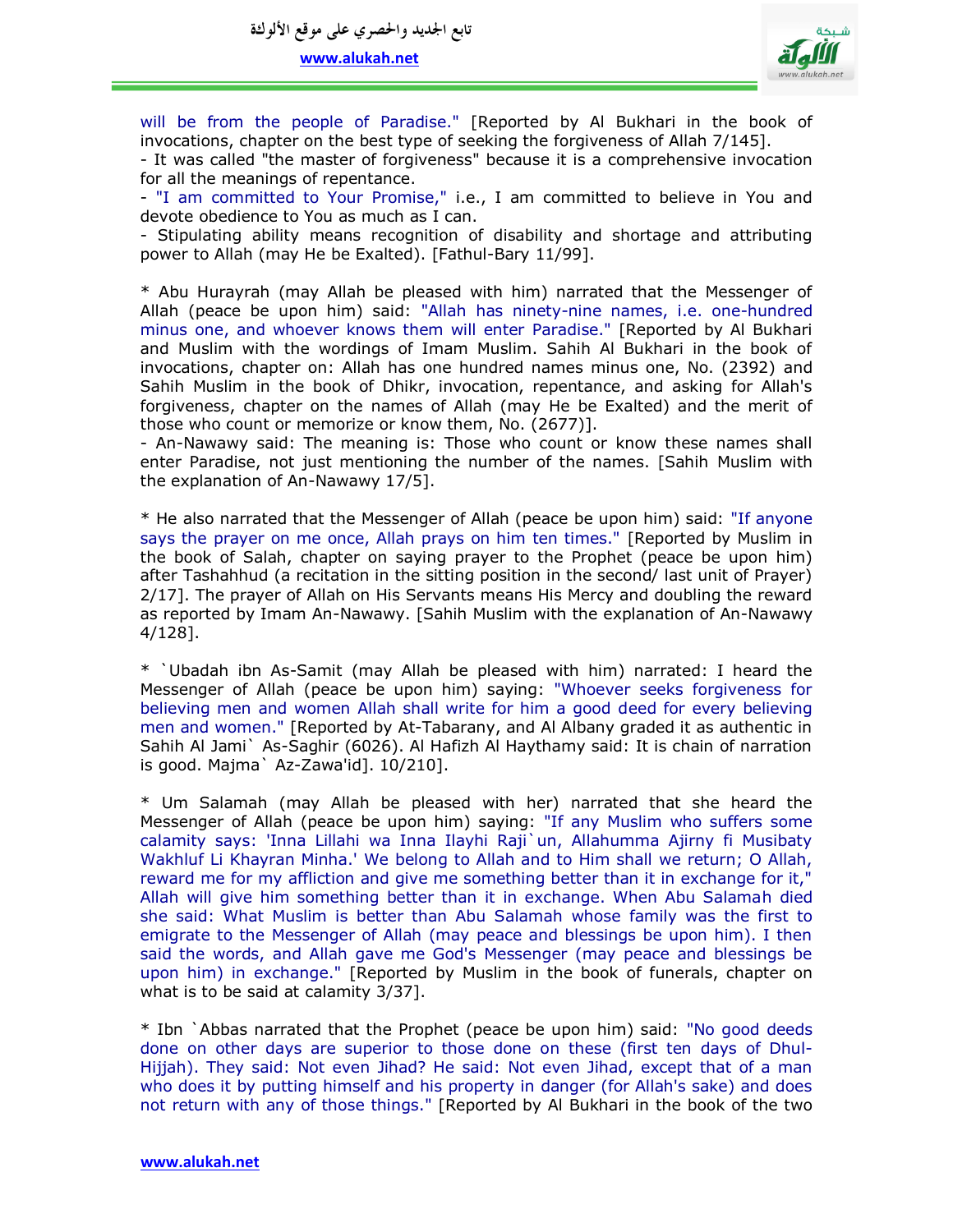

`Eid, chapter on the virtue of actions during the Tashreeq Days (the 11th, 12th and 13th days of Dhul-Hijjah) 2/7].

- The secret behind the excellence of the acts of worship during these days is that the acts of worship during heedlessness times are better than others.

- The Days of Tashreeq are days of heedlessness in most times, so, a worshipper has a merit over other worshippers elsewhere such as the people who stand up at night while most people are asleep.

- However, Al Hafizh ibn Hajar said: It seems that the reason behind the excellence of the Ten Days of Dhul-Hijjah traces back to the presence of the major acts of worship: Salah, fasting, charity, and Hajj, whereas there is no other month contains all these acts of worship.

- The Companions' question about Jihad confirms the importance of Jihad for them.

- The Hadith indicates the greatness of Jihad and shows its classification, and that the final objective of Jihad is giving oneself to Allah. [See Fathul-Bary 2/459 461].

\* Moses ibn `Ali said: I heard my father reporting from `Uqbah ibn `Amir who narrated: When we were in Suffah, the Messenger of Allah (may peace and blessings be upon him) came out and said: "Which of you would like to go out every morning to Buthan or Al `Aqiq and bring two large she-camels without being guilty of sin or without severing the ties of kinship? We said: O Messenger of Allah, we would like to do it. Upon this he said: Does not one of you go out in the morning to the masjid and teach or recite two Ayahs from the Book of Allah, the Majestic and Glorious? That is better for him than two she-camels, and three Ayahs are better (than three shecamels). and four Ayahs are better for him than four (she-camels), and to on their number in camels." [Reported by Muslim in the book of travelers' Salah and shortening it, chapter on the excellence of reciting the Glorious Qur'an in Salah and learning it 2/197].

- As-Suffah: A shaded place in the Prophetic Masjid where poor migrants live in, they were named: The people of Suffah.

- Buthan is a place near Medina, and Al `Aqiq is a valley therein.

- The Prophet (peace be upon him) mentioned them because they are the nearest positions where the camel markets used to be held in Medina.

\* Abu Hurayrah (may Allah be pleased with him) narrated that the Messenger of Allah said: "Would any one of you like, when he returns to his family, to find there three large, fat, pregnant she-camels? We said: Yes. Upon this he said: Three verses that one of you recites in his prayer are better for him than three large, fat, pregnant she-camels." [Reported by Muslim in the book of Travelers' Salah and shortening it, chapter on the excellence of reciting the Qur'an in Salah and learning it 2/196].

\* `Abdullah ibn Mas`ud (may Allah be pleased with him) narrated: The Prophet (peace be upon him) said: "If anyone recites a letter from the Book of Allah, he shall receive one good deed [in his book of record] and one good deed is multiplied to ten good deeds. I do not say that Alif Lam Mim is one letter, but Alif is a letter, Mim is a letter, and Mim is a letter." [Reported by At-Tirmidhy in the book of the virtues of the Qur'an, chapter on the reward of the one who recites a letter from the Qur'an, No. 2910, 5/175. He said: This is a good, authentic, and odd Hadith from this way]. - One good deed is multiplied and the least multiplication is mentioned in Allah's Saying: "Whoever brings a good deed (Islâmic Monotheism and deeds of obedience to Allâh and His Messenger peace be upon him) shall have ten times the like thereof to his credit." [Surat Al An`am: 160]. "Allâh gives manifold increase to whom He wills. And Allâh is All-Sufficient for His creatures' needs, All-Knower." [Surat Al Baqarah: 261].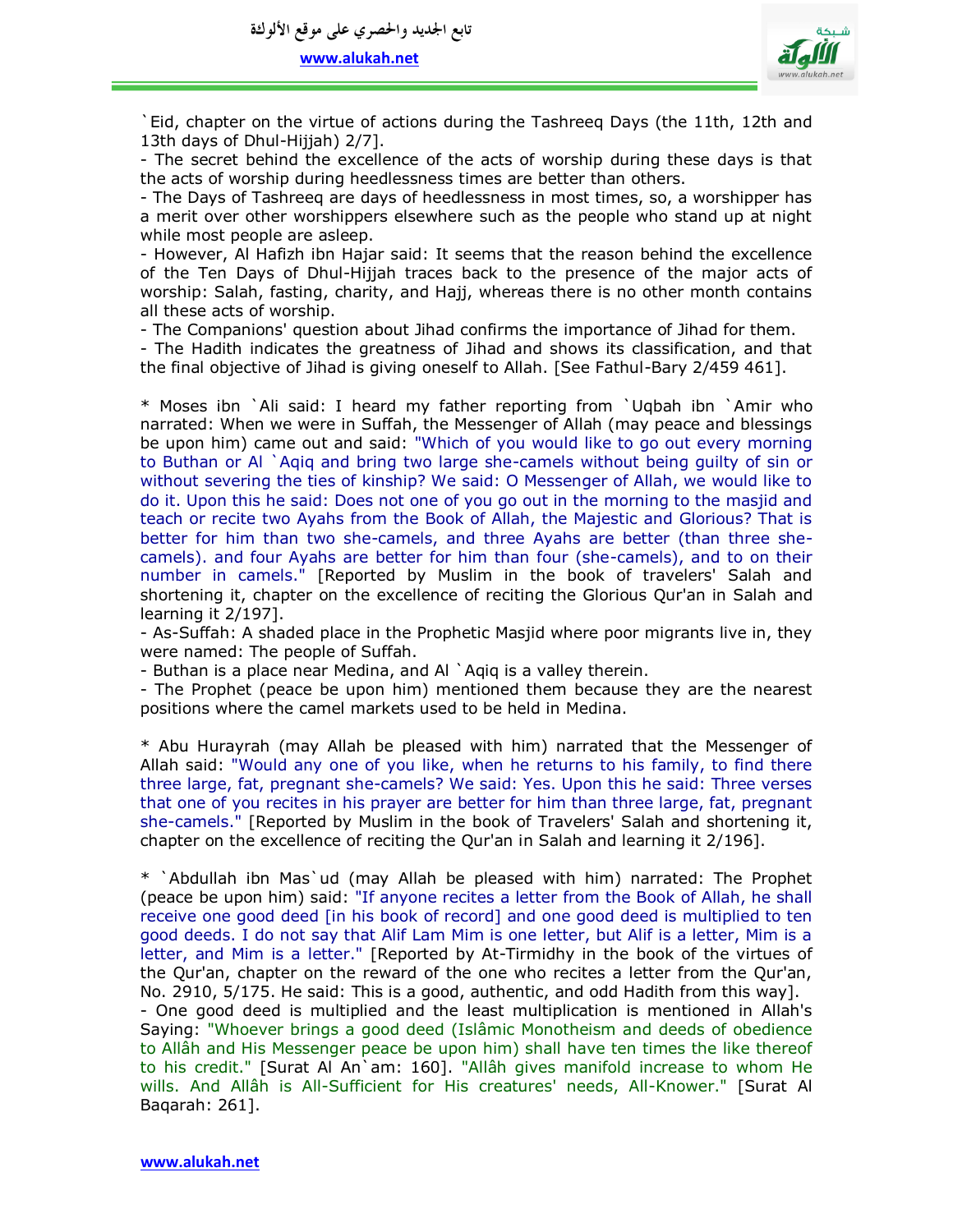**تابع اجلديد واحلصري على موقع األلوكة**

**www.alukah.net**



\* Abu Sa`id Al Khudry (may Allah be pleased with him) narrated: "A man heard another man reciting (Surat Al Ikhlas) 'Say He is Allah, (the) One.' repeatedly. The next morning he came to Allah's Messenger (peace be upon him) and informed him about it as if he thought that it was not enough to recite. On that Allah's Messenger (peace be upon him) said: By Him in Whose Hand my life is, this Surah is equal to one-third of the Qur'an!" [Reported by Al Bukhari in the book of the virtues of the Qur'an, chapter on the excellence of "Say: He is Allah, the One." 6/105].

- Abu Ad-Darda' (may Allah be pleased with him) narrated that the Messenger of Allah (peace be upon him) said: "Is any one of you incapable of reciting a third of the Qur'an in a night? They (the Companions) asked: How could one recite a third of the Qur'an (in a night)? Upon this he (the Prophet) said:" He is Allah, One" (Surat As-Samad: 1) is equivalent to a third of the Qur'an." It is enough to mention the saying of Ibn `Abdul-Bar: Whoever accepted this Hadith apparently is more sincere than those who interpreted it." [Reported by Al Bukhari and Muslim: Al Bukhari in the book of the virtues of the Qur'an, chapter on the excellence of "Say: He is Allah, the One," and Muslim in the book of travelers' Salah and shortening it, chapter on the virtue of reciting: Say: He is Allah, the One 2/199].

\* Safwan ibn `Abdullah ibn Safwan said: "I visited Abud-Darda's house in Syria. I did not find him there but Um Ad-Darda' (was present at the house). She said: Do you intend to perform Hajj during this year? I said: Yes. She said: Do supplicate Allah for blessings upon us, for Allah's Messenger (may peace be upon him) used to say: The supplication of a Muslim for his brother at his back (in his absence) is responded so long as he makes a supplication for blessings for his brother and the commissioned Angel says: Amen, and says: May it be for you too I went to the market and met Abud-Darda' and he narrated like this from Allah's Messenger (may peace be upon him)." [Reported by Muslim in the book of Dhikr, invocation, repentance, and asking for Allah's forgiveness, chapter on the virtue of invoking Allah for Muslims 8/86].

\* Of the virtues of Dhikr in general is the Hadith that was reported by Anas ibn Malik (may Allah be pleased with him) that the Messenger of Allah (peace be upon him) said: "I sit in the company of the people who remember Allah, the Exalted, from the Morning Salah till the sun rises is clearer to me than that I emancipate four slaves from the children of Isma`il, and that I sit with the people who remember Allah from afternoon prayer till the sun sets is dearer to me than that I emancipate four slaves." [Reported by Abu Dawud in the book of knowledge, chapter on stories. It was graded as good in Sahih Al Jami` As-Saghir (5036)].

\* Anas ibn Malik (may Allah be pleased with him) narrated that the Messenger of Allah said: "As for him who prays the Fajr Salah with the congregation and then sits down remembering Allah till the sun has risen when he offers two Rak`ahs, there is for him a reward of Hajj and `Umrah. Anas (may Allah be pleased with him) reported that he said: "Complete, complete, complete!" [Reported by At-Tirmidhy in the book of Salah, No. (586). He said: Hadith Hassan Gharib (a good Hadith that is strange to come from this chain of narration). Sheikh Ahmad Shakir said that there are similar Hadiths, and he graded it authentic in Sahih Al Jami` As-Saghir (6346)].

- The people are heedless about mentioning Allah in the current time, but they are preferring sleep, particularly in our time, therefore this great reward is for those who busy themselves with mentioning Allah.

\* I mention this Hadith, however it is related to the expiations of sins, because it is daily repeated while most Muslims are heedless about the great reward.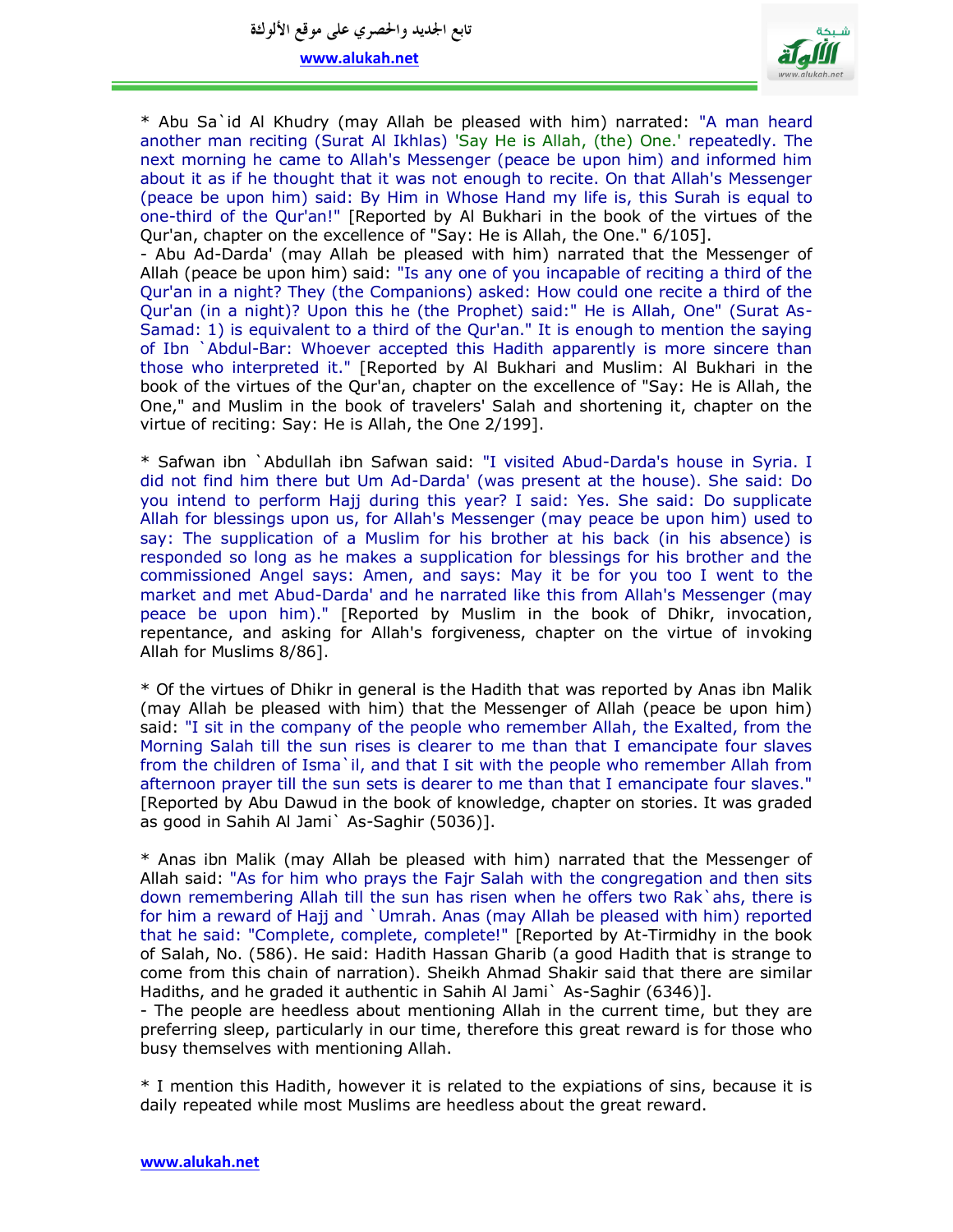

\* Sa`d ibn Abu Waqqas narrated that the Messenger of Allah (peace be upon him) said: "He who says after the Adhan: Ash-hadu Alla ilaha illa Allah Wahdahu la sharika Lahu; wa Anna Muhammadan `Abduhu wa Rasuluhu, Raditu Billahi Rabban, wa bi Muhammadin Rasulan, wa bil Islami Dinan [I testify that there is no true god except Allah Alone; He has no partners and that Muhammad (peace be upon him) is His slave and Messenger; I am content with Allah as my Lord, with Muhammad as my Messenger and with Islam as my religion], his sins will be forgiven." [Reported by Muslim in his Sahih in the book of Salah, the desirability of repeating after the muezzin, No. 386].

# **Charities and expenditures**

\* Abu Hurayrah (may Allah be pleased with him) narrated that the Messenger of Allah said: "If one gives in charity what equals one date-fruit from the honestlyearned money and Allah accepts only the honestly earned money - Allah takes it in His right (hand) and then enlarges its reward for that person (who has given it), as anyone of you brings up his baby horse, so much so that it becomes as big as a mountain." [Reported by Al Bukhari and Muslim: Sahih Al Bukhari in the book of Zakah, chapter on charity from honestly-earned money 2/113, and Sahih Muslim in the book of Zakah, chapter on accepting charity from honestly-earned money and increasing it 3/85, with the wordings of Al Bukhari].

\* Abu Hurayrah (may Allah be pleased with him) narrated that the Messenger of Allah said: "A dinar you spend in Allah's way, or to free a slave, or as a charity you give to a needy person, or to support your family, the one yielding the greatest reward is that which you spend on your family." [Reported by Muslim in his Sahih in the book of Zakah, chapter on the virtue of spending on children and slaves 3/78].

- The Hadith is an exhortation to spending on children, and showing the greatness of its reward because some of them are incumbent to spend on, whereas some are desirable to spend on and that will be a kind of charity and maintaining the ties of kinship. [Sahih Muslim with the explanation of An-Nawawy 7/81].

- Muslim also reported on the authority of Abu Qilabah (may Allah be pleased with him): "Who is the person with greater reward than a person who spends on young members of his family (and thus) preserves (saves them from want) (and by virtue of which) Allah brings profit for them and makes them rich." [Sahih Muslim 3/78].

\* Abu Kabshah As-Saluly narrated: I heard `Abdullah ibn `Amr (may Allah be pleased with them) saying: The Messenger of Allah said: "There are forty virtuous deeds and the best of them is the Maniha of a she-goat, and anyone who does one of these virtuous deeds hoping for Allah's reward with firm confidence that he will get it, then Allah will make him enter Paradise."

- Hassan [Hassan ibn `Atiyyah, the narrator of the Hadith from Abu Kabshah As-Saluly] said: See the explanations of the Hadith along with other narrations with the same meaning in Fathul-Bary 5/242-246]. He said: We counted the matters which are less than Maniha of a she-goat, such as: Answering the greetings, invoking Allah for a sneezer with mercy, removal of harmful objects from the road, and of the like, but we could not count 15 qualities. [Reported by Al Bukhari in the book of donation, chapter on the virtue of Maniha 3/144].

- Maniha is the she-camel or she-goat which you give to others for a while then give it back to you.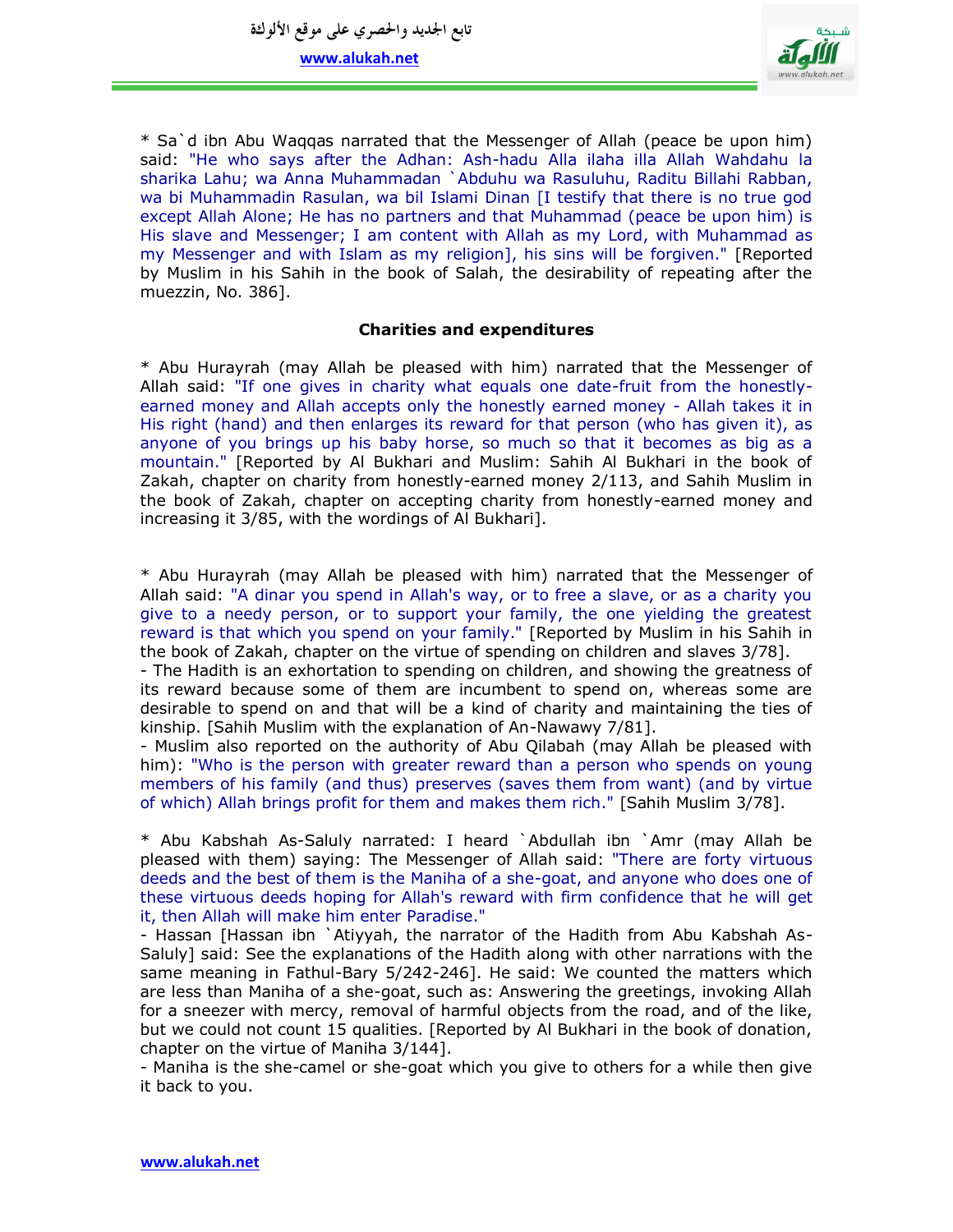

\* Abu Hurayrah (may Allah be pleased with him) narrated that the Prophet (peace be upon him) said: "The one who looks after a widow or a poor person is like a Mujahid (warrior) who fights for Allah's Cause, or like him who performs prayers all the night and fasts all the day." [Reported by Al Bukhari and Muslim: Al Bukhari in the book of manners, chapter on the one who looks after a needy 7/77, and Sahih Muslim in the book of asceticism, chapter on kind treatment to widows, the needy, and orphans 8/221, with the wordings of Muslim].

\* Sahl ibn Sa`d (may Allah be pleased with him) narrated that the Prophet (peace be upon him) said: "I and the one who looks after an orphan will be like this in Paradise, showing his middle and index fingers and separating them." [Reported by Al Bukhari and Muslim: Sahih Al Bukhari in the book of manners, chapter the virtue of those who look after an orphan 7/76, and Sahih Muslim in the book of asceticism, chapter on kind treatment to widows and orphans 8/221, with the wordings of Al Bukhari].

- The one who looks after an orphan is the one who spends, buys clothes, disciplines, and rears an orphan.

- This virtue is given to those who look after orphans with their own money or a guardian who looks after an orphan from the orphan's money. [Sahih Muslim with the explanation of An-Nawawy 18/113].

- Ibn Hajar reported the saying of Ibn Battal: It is the duty of every person hears this Hadith to act accordingly in order to be a companion to the Prophet (peace be upon him) in Paradise, and there is no degree in the Hereafter better than this.

- Ibn Hajar said: Probably, the meaning is the nearness of degree in case of entering Paradise. [see Fathul-Bary 10/436].

#### **Jihad**

Abu Hurayrah (may Allah be pleased with him) narrated that the Messenger of Allah said: "Whoever believes in Allah and His Messenger, offer prayer perfectly and fasts the month of Ramadan, will rightfully be granted Paradise by Allah, no matter whether he fights in Allah's Cause or remains in the land where he is born." The people said, "O Allah's Messenger! Shall we acquaint the people with this good news?" He said, "Paradise has one-hundred grades which Allah has reserved for the Mujahidin who fight in His Cause, and the distance between each of two grades is like the distance between the Heaven and the Earth. So, when you ask Allah (for something), ask for Al Firdaws which is the best and highest part of Paradise." (i.e. The sub-narrator added, "I think the Prophet (peace be upon him) also said: 'Above it (i.e. Al Firdaws) is the Throne of Beneficent (i.e. Allah), and from it originate the rivers of Paradise."). [Reported by Al Bukhari, in the book of Jihad and battles, chapter on Mujahedeen for Allah's Sake 3/201].

- "Remains in the land where he is born:" It contains amusement for those whom were prevented from Jihad, and telling them that they are not deprived of the reward, but they shall reach Paradise by faith and other obligatory acts of worship even if he is in a lower degree than Mujahidin.

- Ibn Hajar deducted from the apparent meaning of the Hadith that the meaning is: Do not give glad tidings to people with entering Paradise from those who believed and fulfilled the obligatory actions due on him so as not to stop actions and do not exert efforts in worship to reach better degrees that are obtained by Jihad.

- The Hadith stresses that the degree of a Mujahid may be obtained by non-Mujahid either by sincere intention or other equivalent righteous deeds because the Messenger commanded all people of invoking Allah to obtain the Firdaws after he had informed them of what Allah prepared for Mujahedeen. [See Fathul-Bary 6/12 -13].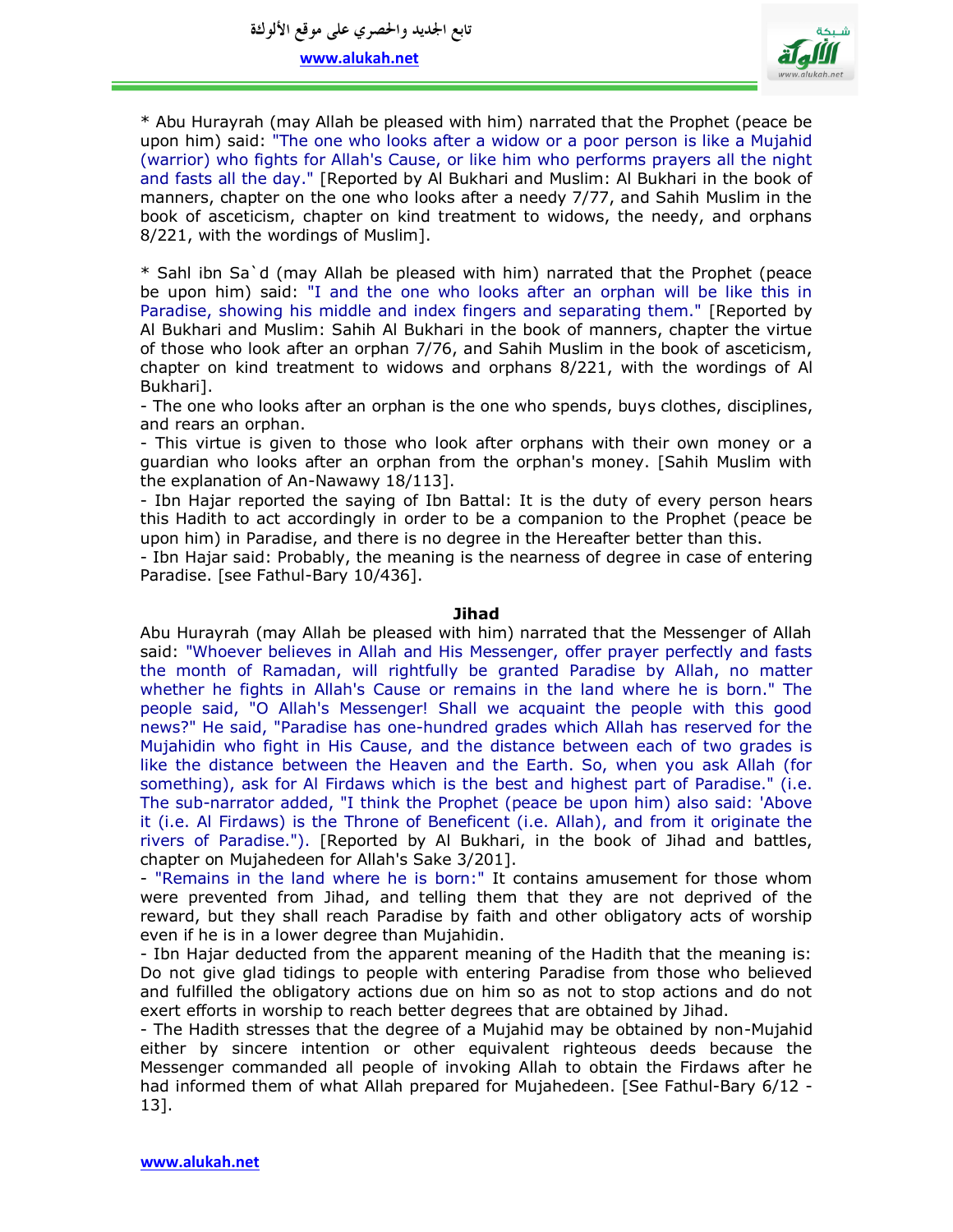

- Abu `Abs `Abdur-Rahman ibn Jabr narrated that the Messenger of Allah (peace be upon him) said: "Anyone whose both feet get covered with dust in Allah's Cause will not be touched by the (Hell) fire." [Reported by Al Bukhari in the book of Jihad and battles, chapter on those whose feet were dusted in the way of Allah 3/207]. - Al Hafizh ibn Hajar said: If just the contact between feet and dust prohibits Hell for the body, how about those who exert efforts and do their best in that track?!

[Fathul-Bary 6/30].

\* Salman (may Allah be pleased with him) narrated: I heard the Messenger of Allah saying: "Observing Ribat in the way of Allah for a day and a night is far better than observing Sawm (fasting) for a whole month and standing in Salah in all its nights. If a person dies (while performing this duty), he will go on receiving his reward for his meritorious deeds perpetually, shall take the same provision, and he will be saved from Al Fattan (the Anti Christ)." [Reported by Muslim in the book of emirate, chapter on the virtue of Ribat in the cause of Allah (may He be Glorified and Exalted) 6/51].

- Imam An-Nawawy commented on the Hadith: This is an apparent virtue for a Murabit (someone guarding the Muslim frontiers in Allah's Cause) and delivering the reward of his actions to him after his death is a virtue that is given solely to him.

- It was explicitly reported in the sources of Hadiths other than Sahih Muslim: "The actions of every dead person come to a halt with his death except the one who is on the frontier in Allah's way (i.e., observing Ribat).This latter's deeds will be made to go on increasing for him till the Day of Resurrection." [Sahih Muslim with the explanation of An-Nawawy].

As for the Prophet's saying which was reported by Muslim in the book of will, chapter on the reward which man gets after his death: "When a man dies, his acts come to an end but three: Sadaqah Jariyah (ceaseless charity); a knowledge which is beneficial, or a virtuous descendant who prays for him (for the deceased)," he commented on this meaning: Scholars said: The meaning of Hadith is that the actions of a dead stop by his death and the reward stops except in these matters

because he was a cause in doing them: A child is begotten by him, knowledge which he left behind such as knowledge or writings, and the ceaseless charity which is endowment. [Sahih Muslim with the explanation of An-Nawawy 11/85].

- The wordings of the Hadith which An-Nawawy attributed to At-Tirmidhy are: "Every dying person has his deeds sealed except one who dies guarding the frontiers in Allah's path. His deed is grown for him till the Day of Resurrection, and he is safe from the trial of the grave." [He said: It is a good and authentic Hadith, book of the virtues of Jihad, chapter on Hadiths reported about the virtue of the one who died as a Murabit (someone guarding the Muslim frontiers in Allah's Cause) No. 1621, 4/165].

- As for the Prophet's saying: "shall take the same provision," it is in harmony with Allah's Saying about martyrs: "They are alive, with their Lord, and they have provision." [Surat Al `Imran: 169].

\* Abu Mas`ud Al Ansary narrated: "A man brought a muzzled she-camel and said: It is (offered) in the way of Allah. Thereupon, the Messenger of Allah said: For this you will have seven hundred she-camels on the Day of Judgment all of which will be muzzled." [Reported by Muslim in the book of emirate, chapter on the virtue of giving charity and doubling it for Allah's Sake 6/41].

- It probably means: He has the reward of 700 she-camels.

- It probably means: He has 700 she-camels in Paradise, each one of them are muzzled, where he rides them whenever he wants as was reported about the horses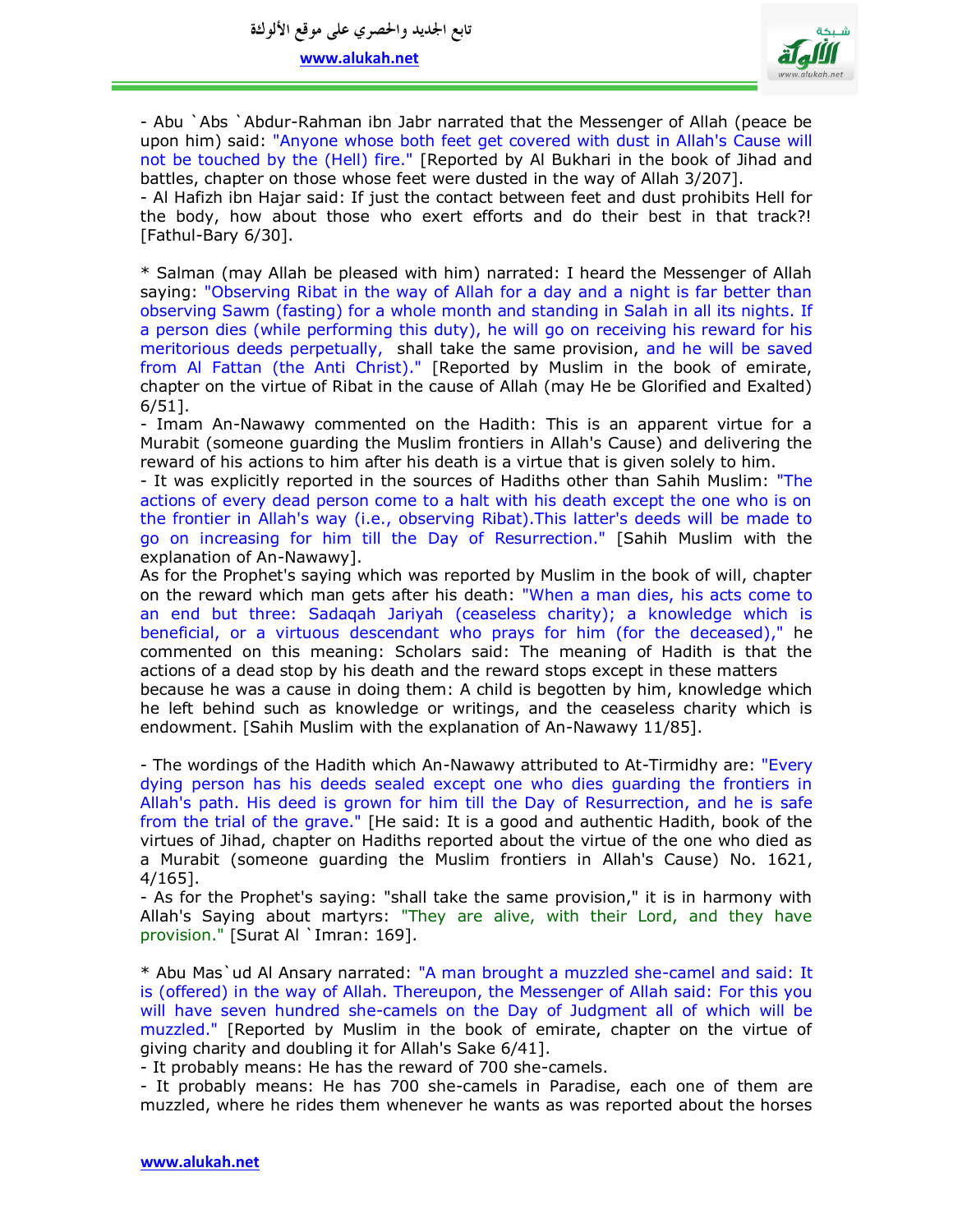

of Paradise and their offspring; this probability is more correct. And Allah knows best! [Sahih Muslim with the explanation of An-Nawawy 13/38].

\* Abu Hurayrah (may Allah be pleased with him) narrated: One of the Prophet's Companions came upon a valley containing a rivulet of fresh water and was delighted by it. He reflected: I wish to withdraw from people and settle in this valley; but I will not do so without the permission of the Messenger of Allah (peace be upon him). This was mentioned to the Messenger of Allah (peace be upon him) and he said (to the man): "Do not do that, for when any of you remains in Allah's way, it is better for him than performing Salah in his house for seventy years. Do you not wish that Allah should forgive you and admit you to Paradise? Fight in Allah's way, for he who fights in Allah's Cause as long as the time between two consecutive turns of milking a she-camel, will be surely admitted to Paradise." [Reported by At-Tirmidhy in the book of the virtues of Jihad, chapter on the Hadith reported about the virtue of going and coming [in battles] for Allah's Sake, No. 1650, 4/181, and said: a good Hadith. He added in Tuhfat Al Ahwazy: Al Hakim reported it and said: Authentic according to the conditions of Imam Muslim 3/14].

- Do not do that: A prohibition not to do so because the man was a Companion and going for the battle was a must, so keeping away from battlefield was a sinful act because he had left a duty. [See the previous meanings in Tuhfat Al Ahwazy 3/14].

\* Zayd ibn Khalid (may Allah be pleased with him) narrated that the Messenger of Allah (peace be upon him) said: "He who prepares a Ghazi (a fighter for the sake of Allah) going in Allah's Cause is himself given the reward of a Ghazi; and he who looks properly after the dependents of a Ghazi going in Allah's Cause is himself given a reward of a Ghazi." [Reported by Al Bukhari and Muslim: Sahih Al Bukhari in the book of Jihad, chapter on the virtue of equipping a warrior or looks after his family 3/214, and Sahih Muslim in the book of emirate, chapter on the virtue of supporting a worrier in the cause of Allah with a mount or others and looking after his family 6/41, with the wordings of Al Bukhari].

- It means that the one who equips a worrier shall have the same reward of Jihad. This reward is given for each battle and whether the things he offered are little or much, and the reward is for every person looks after a worrier's family, such as fulfilling their needs, spending on them, or helping them in their affairs.

- The volume of reward differs according to the little and much support he offered. The Hadith exhorts people to show kindness to anyone serves a good benefit for Muslims or fulfills their missions. [Sahih Muslim with the explanation of An-Nawawy 13/40].

\* Sahl ibn Hanif (may Allah be pleased with him) narrated that the Prophet said: "Who sought martyrdom with sincerity will be ranked by Allah among the martyrs even if he died on his bed." [Reported by Muslim in the book of emirate, chapter on the desirability of dying for Allah's Sake (may He be Exalted) 6/49].

- It means that if a person asks Allah sincerely for martyrdom shall have the reward of martyrdom even if he dies on his bed. The Hadith indicates the desirability of asking Allah for martyrdom and the desirability of intending goodness. [See Sahih Muslim with the explanation of An-Nawawy 13/55].

\* Al Bara' narrated: "A man from Banu Nabit (one of the Ansar tribes) came to the Prophet (may peace be upon him) and said: I testify that there is no god except Allah and that you are His Servant and Messenger. Then he went forward and fought until he was killed. The Prophet (may peace be upon him) said: He has done a little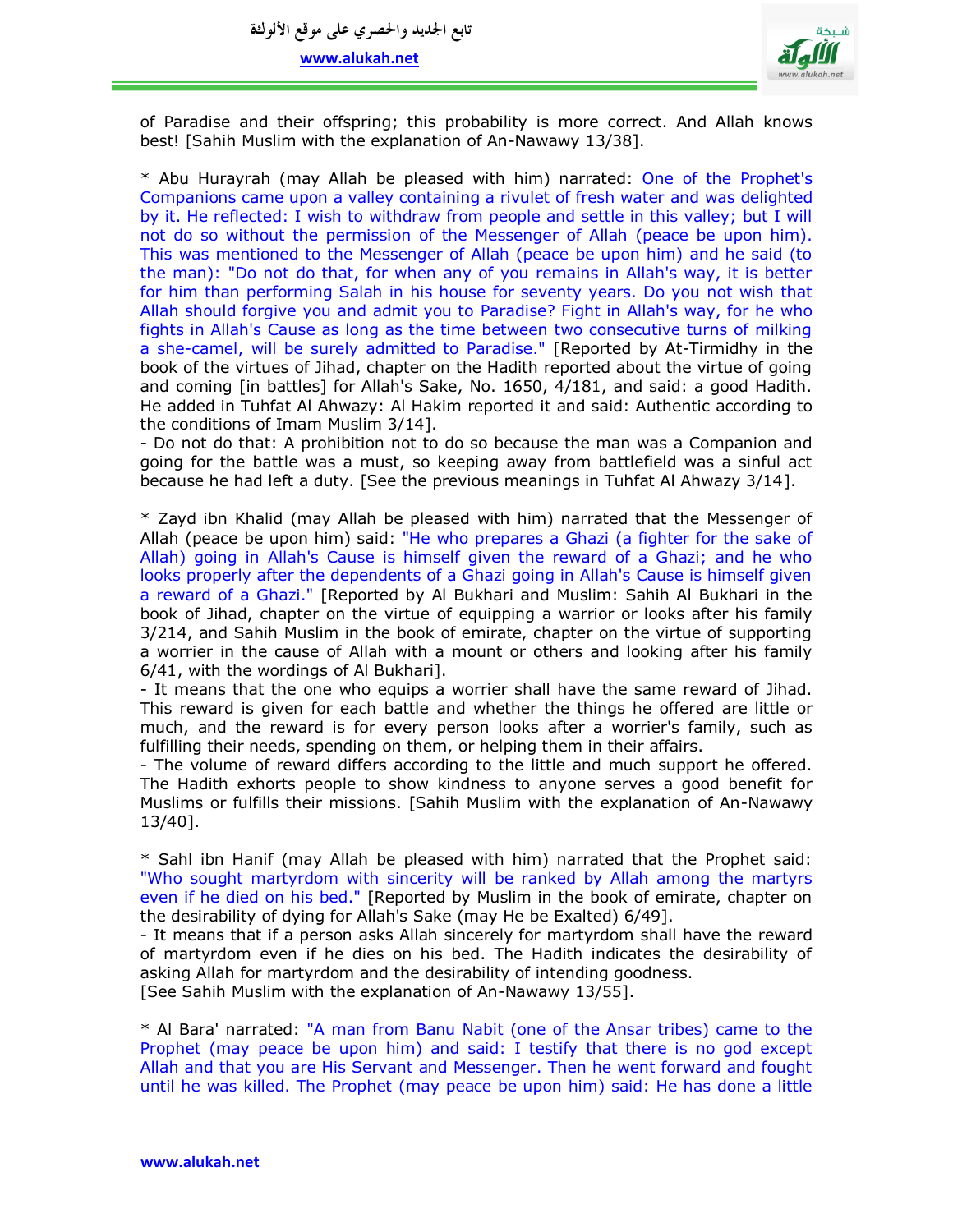

but shall be given a great reward." [Reported by Muslim in the book of emirate, chapter on confirming the entrance of Paradise for a martyr 44/6].

- The Hadith is a testimony from the Prophet (peace be upon him) that a martyr shall gain the highest degree of Paradise which is found only in few actions such as the testimony of faith that is incomparable to other actions.

## **Transactions and morals**

\* Abu Hurayrah (may Allah be pleased with him) narrated that the Messenger of Allah said: "He who alleviates the suffering of a brother out of the sufferings of the world, Allah would alleviate his suffering from the sufferings of the Day of Resurrection, and he who finds relief for one who is hard pressed, Allah would make things easy for him in the Hereafter, and he who conceals (the faults) of a Muslim, Allah would conceal his faults in the world and in the Hereafter. Allah is at the back of a servant so long as the servant is at the back of his brother, and he who treads the path in search of knowledge, Allah would make that path easy, leading to Paradise for him and those persons who assemble in the house among the houses of Allah (mosques) and recite the Book of Allah and they learn and teach the Qur'an (among themselves) there would descend upon them the tranquility and mercy would cover them and the angels would surround them and Allah makes a mention of them in the presence of those near Him, and he who is slow-paced in doing good deeds, his (high) descent does not make him go ahead." [Reported by Muslim in the book of Dhikr, invocation, repentance, and asking for Allah's forgiveness, chapter on the virtue of gathering for reciting the Qur'an and Dhikr 8/71].

- Imam An-Nawawy (may Allah bestow mercy on his soul) said: This is a great Hadith which collects all kind of sciences, rules, and proprieties.

- The Hadith contains the virtue of fulfilling people's needs and benefitting them with what is available, such as knowledge, money, aid, advantage, or advice, etc.

- The Hadith also indicates the virtue of seeking knowledge and obligates people to seek Shari`ah knowledge for the sake of Allah because this is a condition in every act of worship, but scholars confine it to this matter because some people may be lenient in this or neglect it.

- As for the Prophet's saying: "Any group of people that assemble in one of the Houses of Allah," it is not only confined to masjids but schools, gatherings, and anything of the like. "And he who is slow-paced in doing good deeds, his (high) descent does not make him go ahead," it means that whoever neglects his righteous actions shall not catch the rank of the doers of righteous deeds, so a person should not depend on his nobility or his lineage while neglecting righteous deeds. [Sahih Muslim with the explanation of An-Nawawy 17/21-23].

\* Abu Ad-Darda' (may Allah be pleased with him) narrated that the Messenger of Allah said: "Shall I inform you of something more excellent in degree than fasting, prayer and almsgiving (Charity)? The people replied: Yes. He (the Prophet) said: It is putting things right between people, spoiling them is the shaver (destructive)." [At-Tirmidhy said: This an authentic Hadith]. It was reported that the Prophet (peace be upon him) said: "Beware of hatred, for it is the razor. I do not tell you that it shaves the hair, but it shaves away the religion." [Reported by At-Tirmidhy in the book the description of the Day of Resurrection No. 2509, 4/663].

- The meaning of fasting and Salah here is the supererogatory not the obligatory duties.

- The shaver: is the quality which destroys religion as a razor shaves hair.

- It was said: It is cutting the ties of kinship and oppression.

- The Hadith exhorts to reconciliation among people and avoiding corruption because reconciliation is a cause for holding firm with the way of Allah and not to scatter or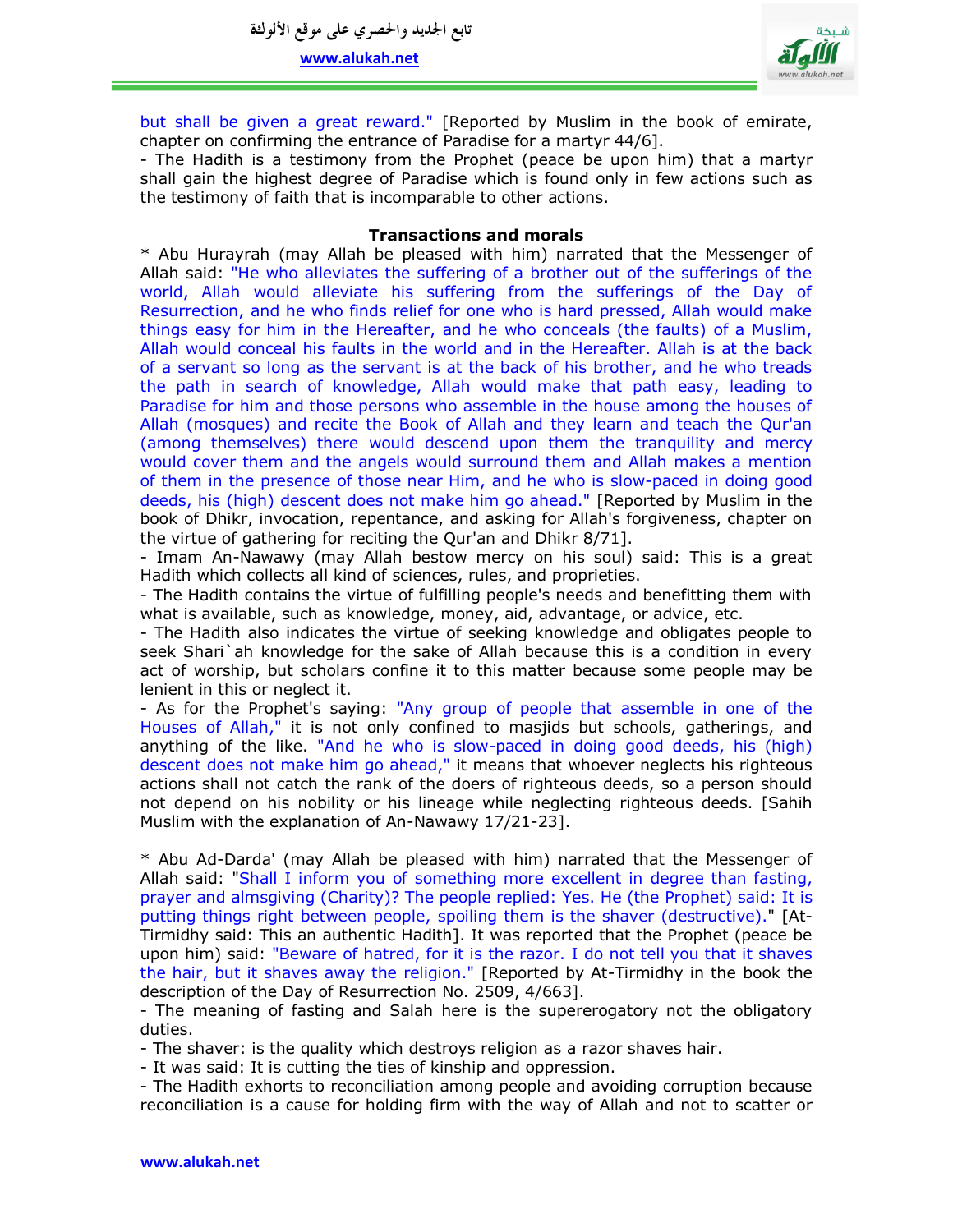

corrupt affairs among people, so whoever conciliates and removes corruption gains a higher degree than the fasting person who spends all night in Salah. [Tuhfat Al Ahwazy 3/320].

\* Abu Mas`ud narrated that the Messenger of Allah said: "A person from amongst the people who lived before you was called to account by Allah on the Day of Resurrection. No good deeds were found in his credit except that he being a rich man had (financial) dealings with people and had commanded his servants to show leniency to those who were in straitened circumstances. Upon this Allah, the Exalted, and Majestic said: `I am more entitled to this attribute, so waive (his faults).'" [Reported by Muslim in the book of dealings, chapter on the virtue of giving respite to an insolvent 5/32].

\* Al Bukhari reported on the authority of Abu Hurayrah (may Allah be pleased with him) that the Prophet (peace be upon him) said: "There was a merchant who used to lend the people, and whenever his debtor was in straitened circumstances, he would say to his employees, 'Forgive him so that Allah may forgive us.' So, Allah forgave him." [Sahih Al Bukhari in the book of dealings, chapter on whoever gives respite to an insolvent 3/10].

- These Hadiths show the virtue of giving respite to insolvent and reducing the debt or forgiving it at all whether it is few or much. [Sahih Muslim with the explanation of An-Nawawy 10/224].

- Some Companions said: "To fulfill my Muslim brother's needs is more beloved to me than seclusion for two months in a masjid." [A part from a Hadith reported by Ibn Abu Ad-Dunya in Istina` Al Ma`ruf 92, chapter on 36. Al Albany graded it as authentic in Sahih Al Jami` As-Saghir 176 and Silsilat Al Ahadith As-Sahihah 906].

- The Hadith stresses the virtue of fulfilling people's needs and its reward is very great.

\* Abu Hurayrah (may Allah be pleased with him) narrated that the Messenger of Allah said: "A man who passed by a branch of a tree leaning over a road and decided to remove it, saying to himself: `By Allah! I will remove from the way of Muslims so that it would not harm them.' On account of this he was admitted to Paradise." [Reported by Muslim in the book of dutifulness and preserving the ties of kinship, chapter on the virtue of removing harm from the road, No. 1914, 128].

- It contains the virtue of removing harm from the road —as Imam An-Nawawy said— whether the harm is a harmful tree, a thorny branch, a rock, filth, or cadaver, etc."

- Removing harm from the road is one from the branches of faith. It also stresses the virtue of anything beneficial to Muslims and removing the harm from Muslims. [Sahih Muslim with the explanation of An-Nawawy 16/171].

\* `Amr ibn Al `As (may Allah be pleased with him) narrated that he heard the Messenger of Allah (peace be upon him) saying: "If a judge gives a verdict according to the best of his knowledge and his verdict is correct (i.e. agrees with Allah and His Messenger's verdict) he will receive a double reward, and if he gives a verdict according to the best of his knowledge and his verdict is wrong, (i.e. against that of Allah and His Messenger) even then he will get a reward." [Reported by Al Bukhari and Muslim: Al Bukhari in the book of I'tisam (holding firm), chapter on the reward of a ruler when he observes Ijtihad then perform it correct or incorrect 8/157, and Sahih Muslim in the book of adjudications, chapter on showing the reward of a ruler if he observes Ijtihad then perform it correct or incorrect 5/131].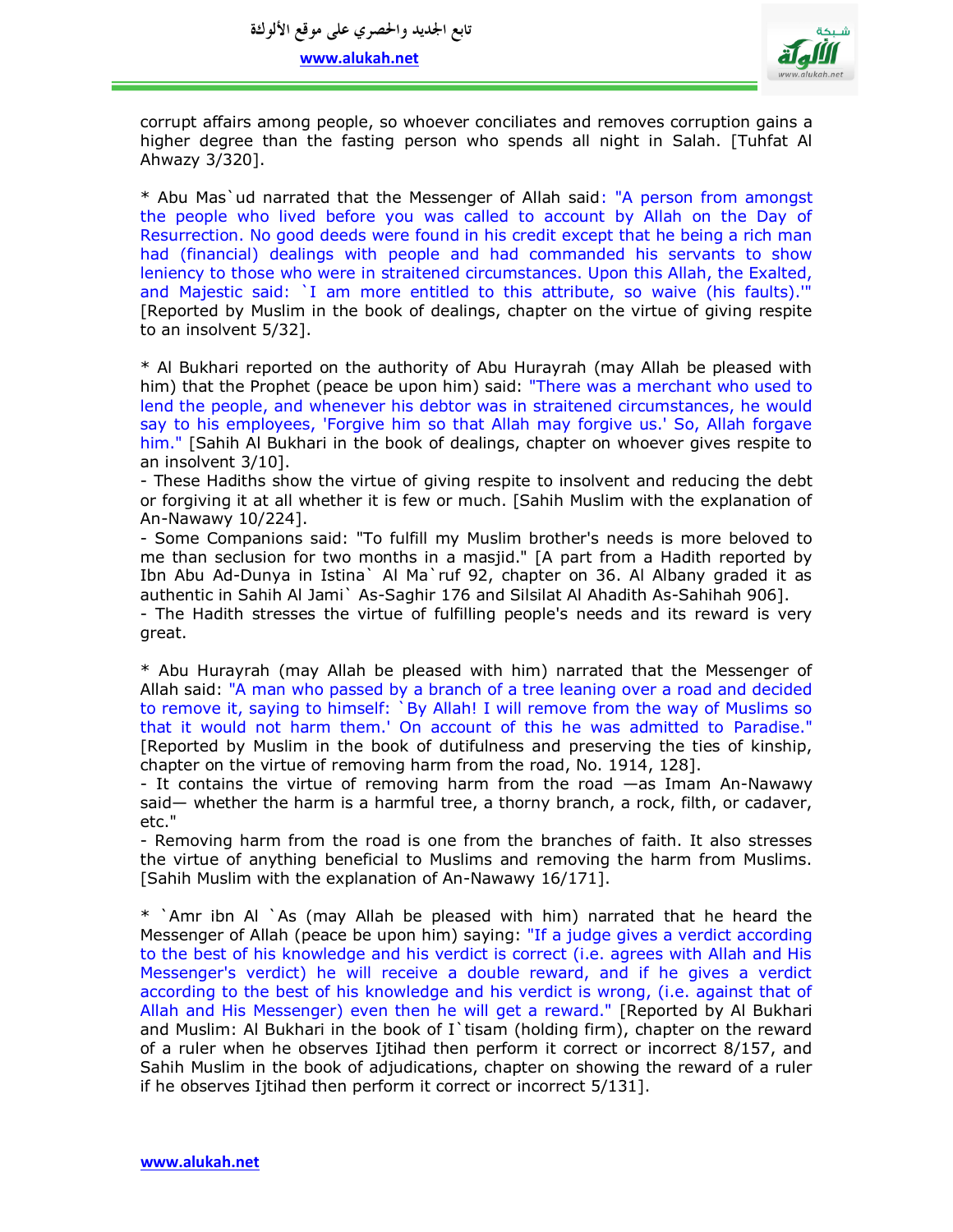

- Imam An-Nawawy said: Scholars said: Muslims hold consensus that this Hadith speaks about a knowledgeable ruler who is competent to pass a judgment. If he observes Ijtihad correctly, he shall have two rewards: A reward for observing Ijtihad and a reward for being correct, however if he was mistaken, he shall have the reward of observing Ijtihad.

- They said: In case a ruler is not competent to pass a judgment, it is not permissible for him to pass a judgment. However, if that ruler passes a judgment, he shall have no reward, moreover he shall be sinful and his judgment shall not be executed whether he is correct or not because his correctness is not based on a Shari`ah origin. So, he is sinful in all his rulings whether he is correct or not, and all his judgments are rejected, and he shall not be excused in any of them. [Sahih Muslim with the explanation of An-Nawawy 12/13-14].

\* Abu Ad-Darda' (may Allah be pleased with him) narrated that the Prophet (peace be upon him) said: "Nothing will be heavier on the Day of Resurrection in the Scale of the believer than good manners. Allah hates one who utters foul or coarse language." [Reported by At-Tirmidhy in the book of dutifulness and preserving the ties of kinship, chapter on Hadith reported about good-manners, No. 2002, 4/362, he said: A good and authentic Hadith].

- At-Tirmidhy reported in the previous source on the authority of `Abdullah ibn Al Mubarak that he described good-manners saying: It is smiling face, doing righteous deeds, and refraining from doing harm.

"From good-manner," it means that Allah loves good-manner and is pleased with its owner.[See: Tuhfat Al Ahwazy 3/145].

\* Jarir ibn `Abdullah (may Allah be pleased with him) narrated that the Messenger of Allah said:"He who introduced some good practice in Islam which was followed after him (by people) he would be assured of reward like one who followed it, without their rewards being diminished in any respect." [Reported by Muslim in the book of knowledge, chapter on he who introduces some good practice, No. 1017, it is part of a Hadith].

- Imam An-Nawawy said that following: The Hadith exhorts to introducing some good practice in Islam and showing that the person shall have the same reward of the doers of these good practices until the Day of Recompense. Moreover, those who call the people to guidance shall have the same reward of the doers whether he initiates that guidance or revives it, and whether that guidance is teaching a knowledge, an act of worship, a manner, etc. [Sahih Muslim with the explanation of An-Nawawy 16/226 with slight paraphrasing].

- He said in other position: It exhorts to introducing good and initiating good practices. [Ibid. 7/104].

\* It was reported from Abu Mas`ud Al Ansary (may Allah be pleased with him) that he said: "A man came to the Prophet (peace be upon him) and said: My riding beast has been killed, so give me some animal to ride upon. He (the Holy Prophet) said: I have none with me. A man said: Messenger of Allah, I can guide him to one who will provide him with a riding beast. The Messenger of Allah (may peace be upon him) said: One who guides to something good has a reward similar to that of its doer." [Reported by Muslim in the book of emirate, chapter on the virtue of supporting a worrier for Allah's Sake].

- The Hadith exhorts to goodness, drawing attention to it, and supporting its doers and he shall have the reward for his action. [Briefly from Sahih Muslim with the explanation of An-Nawawy 13/39].